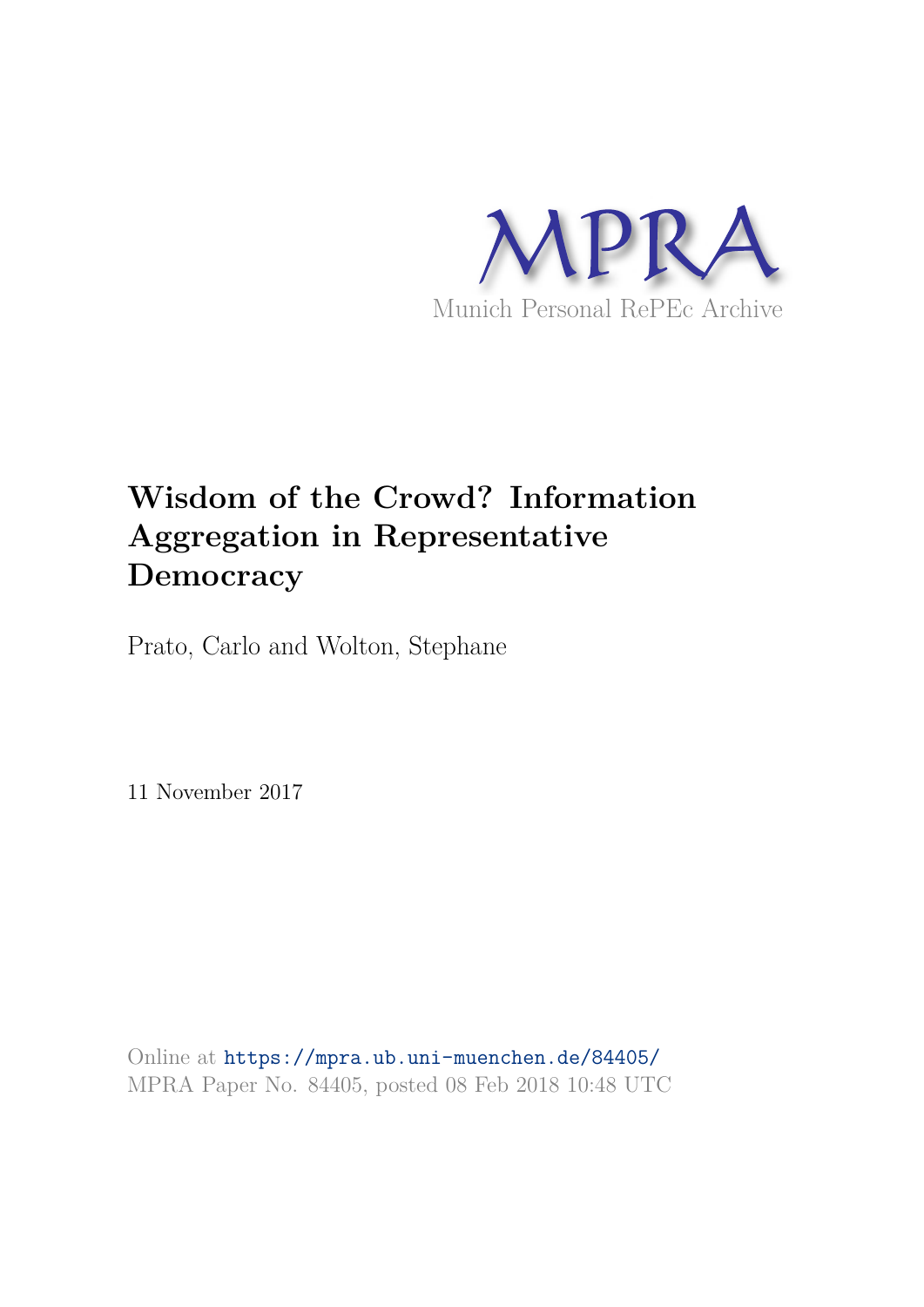# Wisdom of the Crowd?

# Information Aggregation in Representative Democracy<sup>∗</sup>

Carlo Prato† Stephane Wolton‡

February 7, 2018

Latest version

#### Abstract

In representative democracy, voters elect candidates who strategically propose policies. In a common value environment with imperfectly informed voters and candidates, we establish that intermediation by candidates can render information aggregation unfeasible even when a large electorate presented with exogenous options would almost always select the correct policy. In fact, the possibility of information aggregation encourages candidates' conformism and stifles the competition among ideas. Neither liberalizing access to candidacy nor introducing additional frictions in voters information guarantees feasible information aggregation. Thus, the political failure we uncover is due to the intermediation by candidates—that is, the nature of representative democracy.

<sup>∗</sup>We thank Avi Acharya, Jim Alt, Charles Angelucci, Laurent Bouton, Alessandra Casella, Gabriele Gratton, Niall Hughes, Navin Kartik, Gilat Levy, Cesar Martinelli, Joey McMurray, Pietro Ortoleva, Jacopo Perego, Kirill Pogorelskiy, Ronny Razin, as well as participants a the 2017 IBEO Political Economy Workshop, the 2017 Annual Meeting of EPSA, and the Summer Workshop on Political Economy at Stony Brook for their comments and suggestions. All remaining errors are the authors' responsibility.

<sup>†</sup>Columbia University. E-mail: cp2928@columbia.edu

<sup>‡</sup>LSE. E-mail: S.Wolton@lse.ac.uk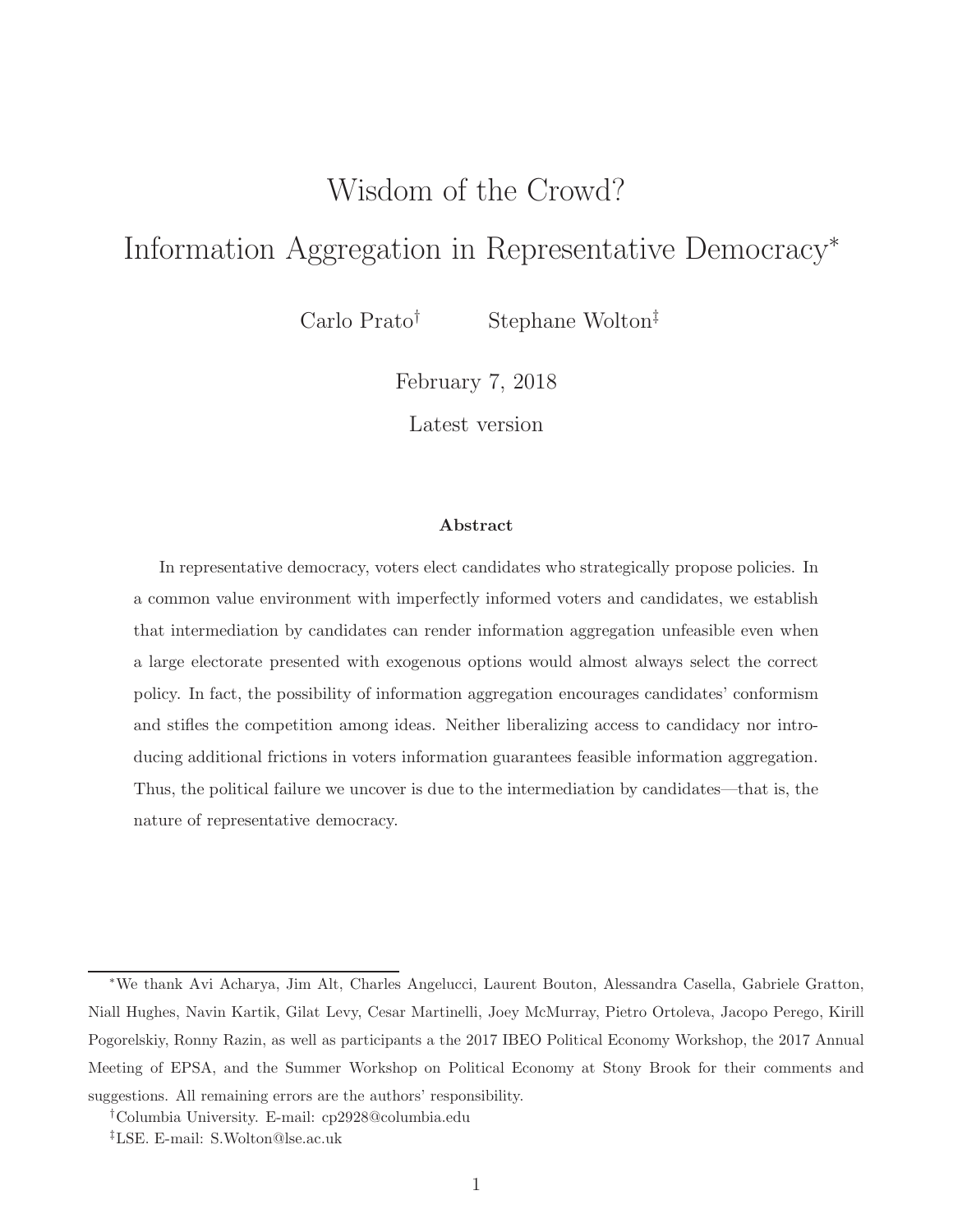# 1 Introduction

Democracy is commonly defended on the ground that elections tend to successfully aggregate dispersed information, thereby protecting societies from policy mistakes (Condorcet, 1785). In modern democracies, however, citizens do not directly vote on policy. Rather, they elect representatives who strategically take policy positions. This paper studies, in the context of a common value environment, whether the desirable properties of direct democracy carry over to representative democracy.

We establish that in a large representative democracy policy mistakes can happen with positive probability, even though the same electorate presented with exogenous options would almost surely select the correct policy. The wisdom of crowd—the possibility of information aggregation encourages candidates to converge to the ex-ante welfare-maximizing option for electoral reasons. Candidates' strategic conformism then impedes the competition among ideas and renders information aggregation unfeasible: with strictly positive probability, the policy will not be socially optimal. We further show that liberalizing access to candidacy can engender serious coordination failures among potential candidates, which (paradoxically) reduces the degree of electoral competition and exacerbates the risk of policy mistake. The novel political failure we uncover is due to intermediation by candidates, and is thus inherent to representative democracy.

Formally, this paper introduces electoral competition within the set-up of Feddersen and Pesendorfer (1996), a canonical model of information aggregation in elections. There are two possible policy options and an ex-ante unknown state of the world which can take one of two values. All voters prefer the policy to match the realization of the state of the world. Voters can be informed (in which case they learn the realization of the state) or not (in which case they can only rely on their prior). Two candidates competing for office also receive either a perfectly informative signal about the state or no information at all.<sup>1</sup>

If voters were presented with two distinct policy options, as Feddersen and Pesendorfer establish, information aggregation would always be guaranteed: the correct policy would be implemented with probability approaching 1 as the electorate grows large. Our set-up, however, is one of representative democracy where the alternatives offered to the electorate depend on the strategic choices of candidates who value both implementing the correct policy and holding office.

<sup>&</sup>lt;sup>1</sup>The assumption that candidates' signal fully reveals the state guarantees that the implementation of the wrong policy is not the result of candidates' 'honest mistakes.'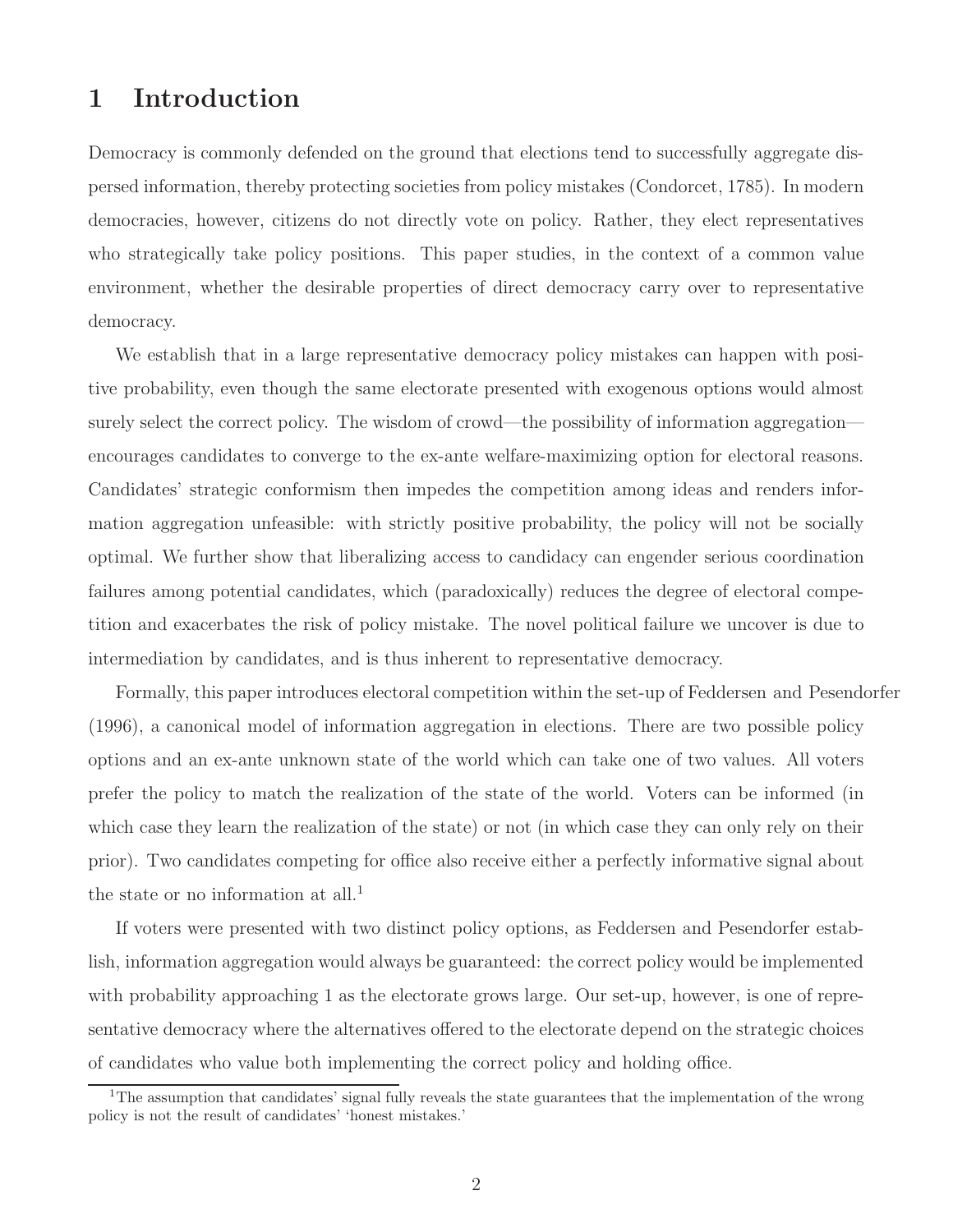When candidates propose distinct policy options, for all informed voters, it is individually rational to cast a ballot for the candidate offering the correct policy. When candidates converge, in turn, we assume that voters are swayed by a random symmetric valence shock (i.e., toss a fair coin). Given voters' behavior, we first establish that in a large electorate there is no equilibrium in which candidates propose divergent policies. An informed candidate who promises the wrong policy would rather offer the correct option for electoral reasons (he is almost certain to lose the election otherwise) as well as policy reasons (he suffers a cost when he wins). This failure to sustain divergence is not necessarily bad for voters: convergence can result from both candidates observing the state and committing to the optimal policy. But candidates are not always informed, and their behavior when uninformed is critical for the feasibility of information aggregation.

Information aggregation requires candidates to propose divergent policies when uninformed about the realized state of the world. But is it in the interest of an uninformed candidates to behave this way? The answer depends on the balance between electoral incentives and the payoff loss associated with implementing the wrong policy. If one policy option is ex-ante more likely to be correct (henceforth, the 'ex-ante popular policy'), the candidate proposing the unpopular option can improve his electoral chances by switching policy. This deviation, however, comes at a cost: the possibility of a policy mistake when both candidates are uninformed and the ex-ante less likely state of the world is realized. If electoral incentives are strong enough, uninformed candidates nevertheless converge to the ex-ante popular policy, thereby rendering information aggregation unfeasible. In any equilibrium (in particular, whether or not voters play a symmetric voting strategy conditional on divergence), the probability that the correct policy is implemented is bounded away from one regardless of the electorate's size.

Our theoretical results uncover a novel form of political failure. The possibility of information aggregation can paradoxically stifle competition among ideas by encouraging excessive conformism among candidates. As some policy options are no longer proposed, information aggregation becomes unfeasible in equilibrium. In two extensions of our baseline setting, we ask whether facilitating access to candidacy or reducing voter information can restore the role of elections as a "marketplace of ideas."

In our first extension, we show that removing restrictions on candidacy does not guarantee that the correct policy is always offered to the electorate. Far from it. The presence of electoral institutions (such as parties or primaries) limiting access to candidacy can benefit voters. By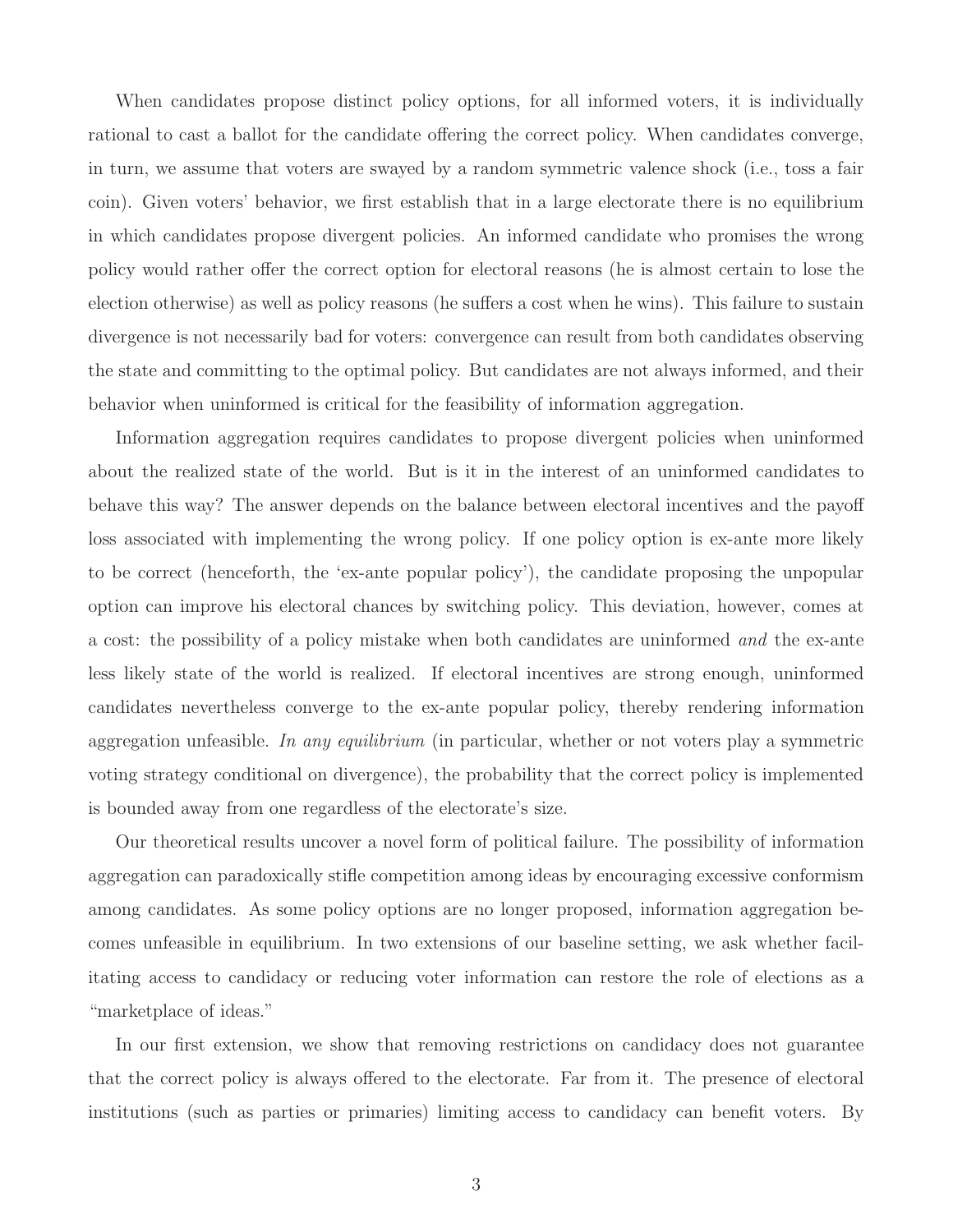providing benefits from office, parties can avoid the "volunteer dilemma," whereby all citizens want the correct policy to be implemented, but everyone would like someone else to run for office and bear the associated cost. But even when citizens enjoy a net benefit from holding office, parties can be helpful in coordinating entry and increasing the chances that informed citizens run on the correct policy. Finally, we show that the possibility of third candidate entry in the presence of two established parties can also impede information aggregation by reducing the cost of policy mistake, and thus increasing the relative benefit of conformism. Our paper thus uncovers a novel normative argument for delegating candidate selection to strong parties.

In our second extension, we consider voters who imperfectly observe not only the state of the world, but also candidates' platforms (consistent with evidence in, e.g., Campbell et al., 1980; Delli Carpini and Keeter, 1996). Restricting attention to voter symmetric strategies, we establish that our results continue to hold as long as a voter cannot fully infer candidates' platforms from her knowledge of the state (e.g., candidates make mistakes with arbitrarily small probability). As in Feddersen and Pesendorfer (1996), voters who do not observe the state abstain in order to minimize the risk of a policy mistake and let well-informed voters decide the outcome of the election. But so do voters who observe the state realization but not the platforms. Rather than being afraid of picking the wrong policy, they fear voting for the wrong candidate (i.e., whose policy does not match the state). As a result, only voters who observe the state and (at least) one platform cast a vote, and candidates' electoral incentives remain unchanged compared to the baseline model.<sup>2</sup>

Our two extensions combined stress that the unfeasibility of information aggregation is due to the nature of representative democracy (intermediation by candidates), rather than errors on the part of the electorate.

Our work builds upon and is connected to a large body of work on electoral institutions. Starting with Austen-Smith and Banks (1996), an important game-theoretic literature has examined whether information can be aggregated in large electorates. Several scholars consider private value environments in which voters have divergent policy preferences (e.g., Castanheira, 2003a,b; Gül and Pesendorfer, 2009; Meirowitz and Shotts, 2009; Myatt, 2016; Acharya, 2016). In these papers, the main question is of full information equivalence: is the majority's decision the same with perfect and imperfect information? Due to the conflict of interests between voters, infor-

 ${}^{2}$ Given our equilibrium restriction to symmetric voting strategies, this result, however, should be seen as a lower bound suggesting that reducing voter information is, at worst, inconsequential.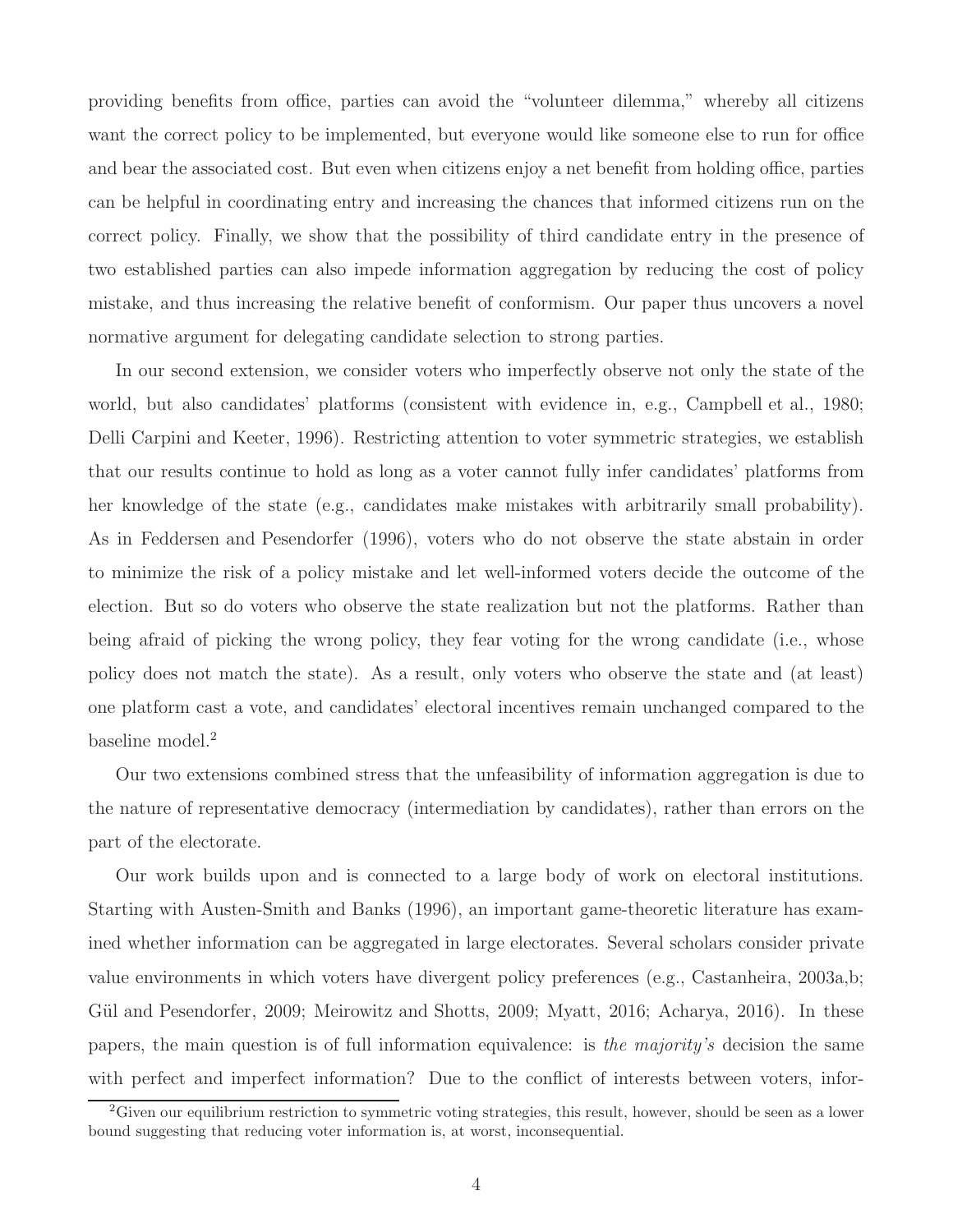mation equivalence is not guaranteed, especially when voters' evaluation of a policy is different conditional on receiving the same information (Bhattacharya, 2013a,b; Ali et al., 2017).

This paper, instead, considers a common value environment: all voters agree ex-post on the correct policy. Several important contributions have shown that a large electorate almost always selects the right policy when faced with exogenous options (e.g., Feddersen and Pesendorfer, 1997; Wit, 1998; Myerson, 1998; McMurray, 2012) and no second-order uncertainty (Mandler, 2012). In particular, a sufficient condition, satisfied in our setting, is that the signal and policy spaces have the same cardinality (Barelli et al., 2017).<sup>3</sup>

A few papers incorporate strategic politicians in common value environments. Razin (2003) and McMurray (2017b) show that when candidates can adjust their policies after observing vote tallies, information aggregation is feasible only if politicians share voters' preferences.<sup>4</sup> Battaglini (2017) shows that this problem is especially acute when the decision-maker cannot commit to a decision-rule and voter information is noisy. Our set-up is immune to these issues, since candidates' policy preferences coincide with voters' and informed voters can perfectly observe the state.

An important feature of our model is that candidates strategically propose their platforms ex-ante, rather than adjusting their policy as a function of the electoral results. With a single strategic proposer, Bond and Eraslan (2010) show that by inducing more moderation, unanimity can be more beneficial for voters than majority rule. In a setting with electoral competition, Martinelli (2001) and Laslier and Van der Straeten (2004) highlight how voter information can discipline politicians with distinct preferences than the electorate's.<sup>5</sup> In contrast, Kartik et al. (2015) shows that office-motivated candidates tend to posture and over-react to their information when voters can only rely on their prior. Our results, instead, establish that candidates with the same policy preferences as voters' become too conformist because of the possibility of information aggregation.

<sup>3</sup>With exogenous options, as Piketty (2000) establishes, information aggregation may nonetheless fail whenever the electorate must vote in multiple elections as voters use the first election to coordinate electoral decisions in the second election. Lohmann (1994), however, shows that costly political actions can serve as a coordination device then.

<sup>&</sup>lt;sup>4</sup>In a similar vein, Shotts (2006) highlights that when there are multiple elections, voters can induce candidates' moderation in the second election by choosing the appropriate voting strategy (including abstention) in the first election. Aytimur and Bruns (2015) show that a large electorate is able to aggregate information to encourage more effort from an incumbent in a principal-agent setting.

 ${}^{5}$ Gül and Pesendorfer (2009) shows that the electorate may not be able to discipline politicians when voters do not always learn candidates' platforms. However, only one candidate is strategic in their setting.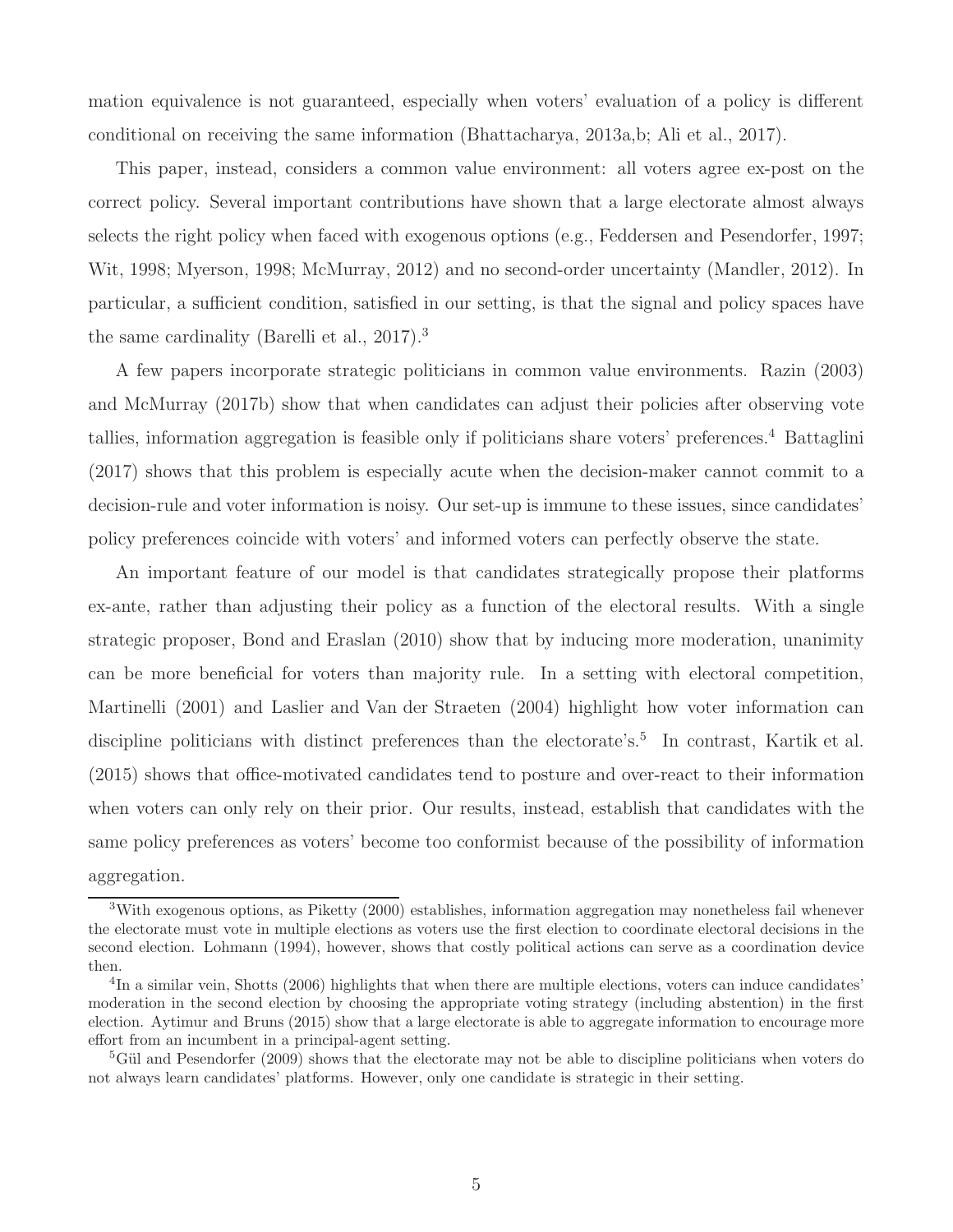Closest to our approach are Gratton (2014) and McMurray (2017a). Both find that electoral competition benefits an imperfectly informed electorate. Gratton (2014) establishes that wellinformed candidates provide higher welfare relative to direct democracy, owing to politicians' ability to pick the right policy among many alternatives. McMurray (2017a) finds that poorly informed candidates always provide voters with a meaningful choice among a continuum of policy options when states of the world are symmetrically distributed. Because our interest lies in information aggregation (which is less easily defined in settings with a continuum of policy options), we restrict our analysis to a binary policy space and show that the positive effects of electoral competition that these authors document are not robust to imperfectly informed candidates and asymmetrically distributed states of the world.<sup>6</sup>

The paper proceeds as follows. The next Section describes the model. Section 3 contains our main results on information aggregation when candidates have the same policy preferences as voters', but also care about holding office. Section 4 discusses our extensions on access to candidacy and voter information. Section 5 concludes. Proofs for Section 3 are in the Appendix. All remaining proofs and additional extensions are collected in an Online Appendix.<sup>7</sup>

## 2 Model

The game features an electorate composed of  $2n + 1$  citizens and two candidates (A and B) competing for an elected office. Candidate  $J \in \{A, B\}$  chooses a platform  $x_J \in \{0, 1\}$ . Each citizen  $i \in N$  has a chance to make an electoral decision  $a_i \in \{\phi, A, B\}$ , where  $\phi$  denotes abstention and  $J \in \{A, B\}$  a vote for J. The impact of platform  $x_J$  depends on the realization of an underlying state of the world  $z \in \{0,1\}$ , picked by Nature at the beginning of the game. We assume that policy 0 is ex-ante unpopular and 1 ex-ante popular: the common knowledge prior satisfies  $Pr(z = 0) = \alpha < 1/2$ .

We suppose that all citizens share the same policy preference (i.e., we focus on a common value environment when it comes to the electorate): all want the policy choice to match the realization

<sup>6</sup> Information aggregation is always feasible in our baseline setting when politicians are always informed or the states are symmetrically distributed, in line with Gratton's and McMurray's results. We expect our logic to hold in their set-ups provided the notion of information aggregation can be extended to a continuum of policy options. More generally, a version of our results hold for any finite set of policy options. We focus on binary alternative to simplify the analysis and the comparison with direct democracy.

<sup>7</sup>Available at the following link: goo.gl/UAhGbF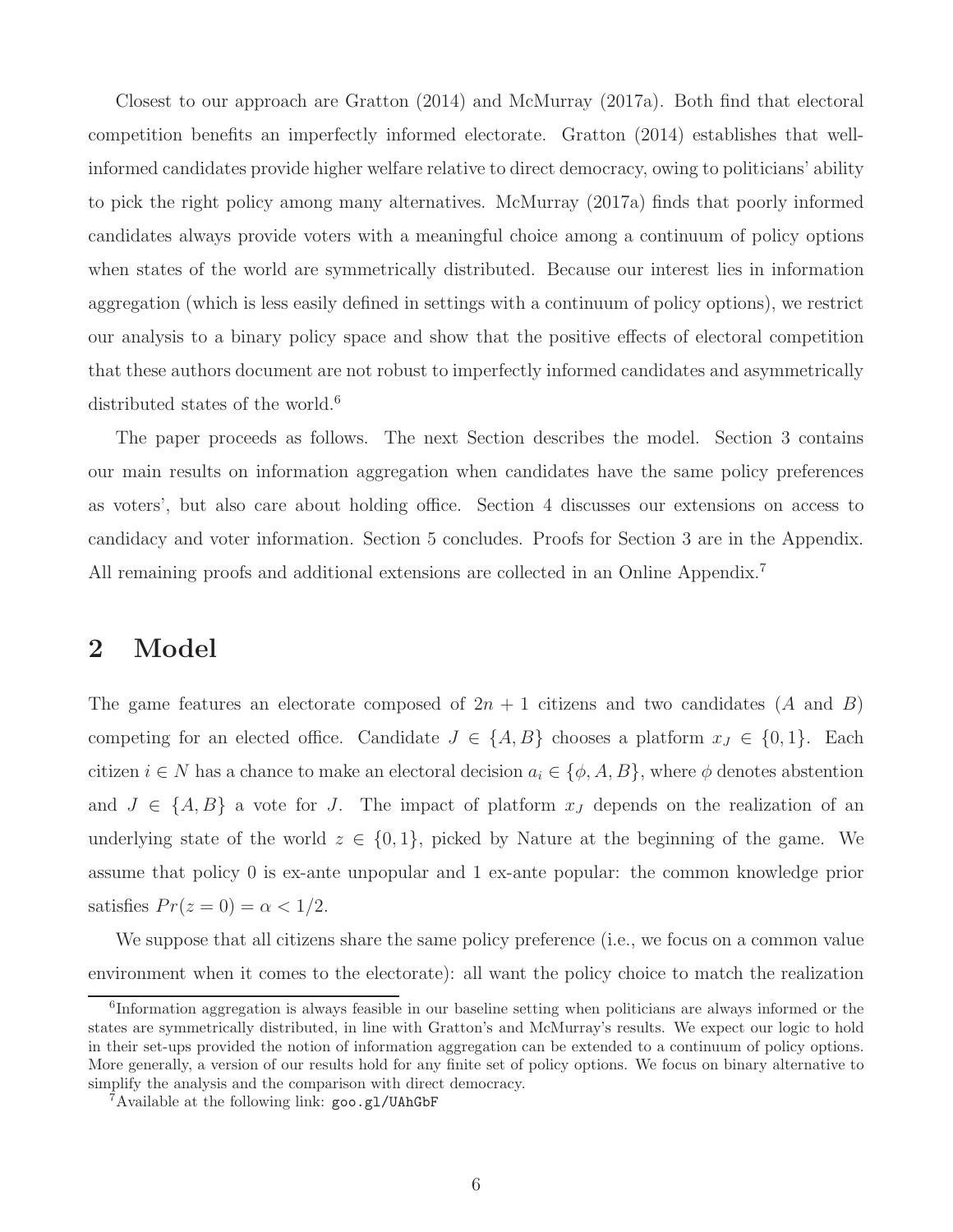of the state. Citizen  $i$ 's preferences can then be represented by the following utility function:

$$
U(x, z) = \begin{cases} 0 & \text{if } x = z \\ -1 & \text{if } x \neq z \end{cases}
$$
 (1)

As in Feddersen and Pesendorfer (1996), we assume that citizen i is selected by Nature to vote with probability  $1 - p_{\phi}$  ( $p_{\phi}$  corresponds, e.g., to the probability of being sick on the day of the vote). Henceforth, we refer to selected citizens as voters. This assumption guarantees that a voter is always pivotal with strictly positive probability for any finite  $n$ .

Candidates share voters' policy preferences, but also value holding office. Formally, candidate J' utility function assumes the following form:

$$
U_J(x, z, e) = \begin{cases} \omega + (1 - \omega)U(z, x) & \text{if } e = J \\ (1 - \omega)U(z, x) & \text{otherwise} \end{cases}
$$
 (2)

where e denotes the identity of the elected candidate and  $\omega \in [0,1]$  captures the extent of candidates' office motivation relative to their policy payoff.

After the realization of the state of the world z, citizens and candidates receive a signal of z. Before choosing his platform  $x_J$ , candidate  $J \in \{A, B\}$  observes a message  $m_J \in M := \{\emptyset, 0, 1\}.$ Similarly, citizen i receives a message  $m_i \in M$  before being selected by Nature and eventually making her electoral decision. Message  $m \in \{0, 1\}$  fully reveals the realized state of the world—  $Pr(z = y|m = y) = 1, y \in \{0, 1\}$ , whereas message  $m = \emptyset$  is completely uninformative  $Pr(z = 0|m = \emptyset) = \alpha$ . All messages are independently drawn conditional on the realized state of the world. It is common knowledge that candidate J is informed with probability  $\pi \in (0,1)$ —  $Pr(m_j = \emptyset) = 1 - \pi$ —and citizen *i* is informed with probability  $q \in (0, 1)$ — $Pr(m_i = \emptyset) = 1 - q$ .

To summarize the timing of the game is:

- 1. Nature draws  $z \in \{0, 1\};$
- 2. Candidate  $J \in \{A, B\}$  privately observes his signal  $m_J \in M$ . He then chooses  $x_J \in \{0, 1\};$
- 3. Citizen  $i \in N$  observes  $m_i \in M$ , and  $(x_A, x_B) \in \{0,1\}^2$ . She is then selected to vote with probability  $1 - p_{\phi}$ , and if so makes her electoral decision  $a_i \in \{\phi, A, B\}$ . Otherwise, she does not vote;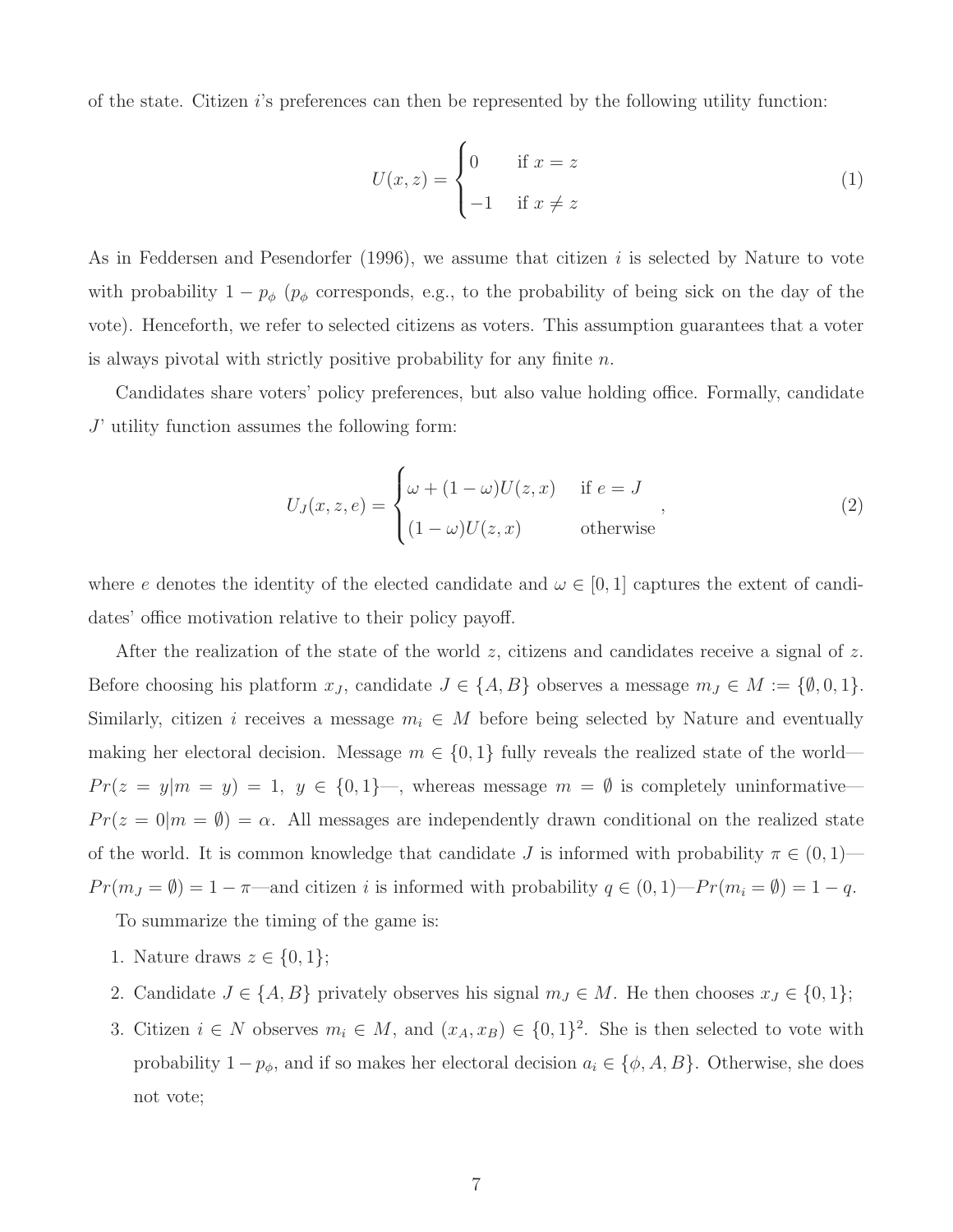- 4. The candidate who receives the most votes is elected (with ties decided by a fair coin toss) and implements his platform;
- 5. The game ends and payoffs are realized.

The equilibrium concept is Perfect Bayesian Nash Equilibrium (PBE). We impose two additional refinements. First, we assume that voters receive a negligible (and unmodeled) symmetric valence shock determining their electoral decision when indifferent. This assumption is equivalent to voters randomizing uniformly between candidates when the latter converge to the same policy.<sup>8</sup>

Second, we assume that both candidates face an arbitrarily small probability of mistake  $\delta > 0$ (i.e., with probability  $\delta$ , J proposes  $y \in \{0,1\}$  when his strategy prescribes  $x \neq y$ ). This refinement is close in spirit to trembling hands with an important caveat: we do not take the limit of  $\delta$  to  $0.9$  This restriction implies that, whatever their prescribed strategies, candidates' platforms never fully reveal the state and thus leave a role for information aggregation by the electorate. It also guarantees that an equilibrium exists for all parameter values even after restricting voters' strategy. Importantly, the possibility of mistake plays no role in establishing the unfeasibility of information aggregation with strategic candidates.

In what follows, the term 'equilibrium' refers to PBE satisfying these two additional requirements. Unlike the rest of the literature, we generally dispense with the assumption of symmetric voting strategies (conditional on information and candidates' divergence) and only impose this restriction for some auxiliary results, in which case we explicitly refer to *voter-symmetric* equilibria.

Throughout the paper, we make use of the following notation. In a size  $2n + 1$  electorate, for each candidate J, a pure strategy is a mapping  $x_J^n : M \to \{0,1\}$ . A mixed strategy is denoted by  $\gamma_j^n : \{0,1\} \times M \to \Delta[\{0,1\}]$ . For each voter i, a pure strategy is a mapping  $a_i^n : M \times \{0,1\}^2 \to$  $\{\phi, A, B\}$  and a mixed strategy is denoted by  $\tau_i^n : \{\phi, A, B\} \times M \times \{0, 1\}^2 \to \Delta[\{\emptyset, A, B\}].$  A tuple of strategies takes the form  $\gamma^n := (\gamma^n_A, \gamma^n_B)$  for candidates and  $\tau^n = {\{\tau^n_i\}}_{i=1}^{2n+1}$  for voters. In what follows, we say that a candidate *follows his signal* if  $x_J^n(m) = m \in \{0, 1\}$ ,  $J \in \{A, B\}$  and

<sup>8</sup>This assumption guarantees that voters are unable to coordinate conditional on convergence. Our main conclusion no longer holds when voters can play coordinated strategies (see Online Appendix B.2). As extensively discussed in Online Appendix B.3, coordinated voters' behavior requires perfect indifference, whereas our results continue to hold substantively if voting behavior is affected by any kind of additional non-policy considerations.

 $9$ Matějka and Tabellini (2016) also assume that candidates make mistakes to generate rational inattention in probabilistic voting models. Alternatively, we could have assumed that voters face a small probability of misperceiving candidates' platforms. In our extensions, however, we choose another approach to introduce frictions in voter information about candidates' actions.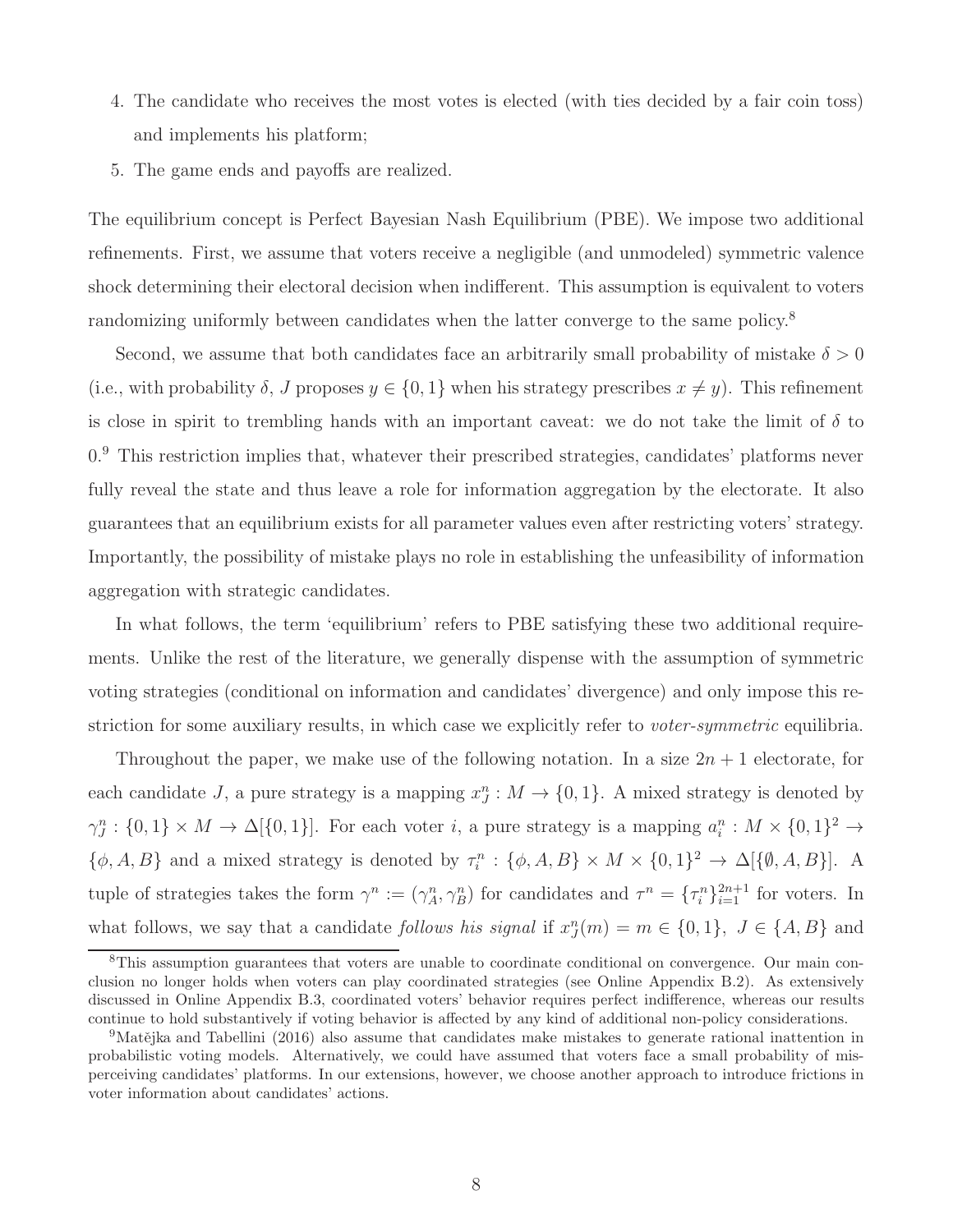an informed voter follows her signal if she votes for the candidate proposing the correct policy conditional on divergence (the definition is vacuous when candidates' platforms converge).

We now introduce our notion of information aggregation by adapting Battaglini's (2017) definition to our setting. Let  $Pr(x, z; \gamma^n, \tau^n, \delta)$  be the probability that policy  $x \in \{0, 1\}$  is implemented in state  $z \in \{0,1\}$  when candidates play strategy profile  $\gamma^n$ , voters play strategy profile  $\tau^n$  in an electorate of size  $2n + 1$ , and the probability of mistake is  $\delta$ . The probability that the correct policy is implemented is then:

$$
Q(\gamma^n, \tau^n, \delta) = \alpha Pr(0, 0; \gamma^n, \tau^n, \delta) + (1 - \alpha) Pr(1, 1; \gamma^n, \tau^n, \delta).
$$

**Definition 1.** Information aggregation is feasible if and only if for all  $\epsilon > 0$ , there exists  $\delta(\epsilon) > 0$ and a sequence of equilibria  $\{\gamma^n, \tau^n\}_{n=0}^{\infty}$  such that  $\lim_{n\to\infty} Q(\gamma^n, \tau^n, \delta(\epsilon)) > 1 - \epsilon$ .

Notice that Definition 1 only requires the existence of a sequence of equilibria in which the probability that the policy outcome matches the state-contingent optimum converges to 1. We naturally extend the definition by stating that information aggregation is feasible for the sequence of equilibria  $\{\tilde{\gamma}^n, \tilde{\tau}^n\}_{n=0}^{\infty}$  if and only if all  $\epsilon > 0$ , there exists  $\delta(\epsilon) > 0$  such that  $\lim_{n\to\infty} Q(\tilde{\gamma}^n, \tilde{\tau}^n, \delta(\epsilon)) > 1-\epsilon$ .

Before proceeding to the analysis, two remarks are in order. First, our approach can be understood as introducing representative democracy into Feddersen and Pesendorfer's (1996) framework (with no partisan voters): policy options are endogenous to candidates' choices.<sup>10</sup> This provides a clear baseline and a clean interpretation for our findings. As Feddersen and Pesendorfer (1996) establish, when voters are presented with two exogenous and distinct alternatives, information aggregation is feasible. Departures from this result can only be attributed to the intermediation by candidates. In addition, the assumption that informed candidates perfectly learn the state of the world stacks the model against finding that information aggregation is unfeasible, relative to a setting with noisy information.<sup>11</sup>

Second, the model allows candidates to have access to better information than the average citizen (i.e., we can have  $\pi > q$ ). This assumption captures a variety of political institutions (e.g.,

<sup>&</sup>lt;sup>10</sup>Partisan voters can only impede information aggregation, and so their presence could only reinforce our main result.

<sup>&</sup>lt;sup>11</sup>If candidates received a noisy signal of the realization of the state of the world, there would be a risk of candidates' honest mistakes: both candidates propose the same mistaken platform while following their signal (details available upon request). Not so much in our set-up: as long as at least one candidate is informed and follows his signal, information aggregation is guaranteed.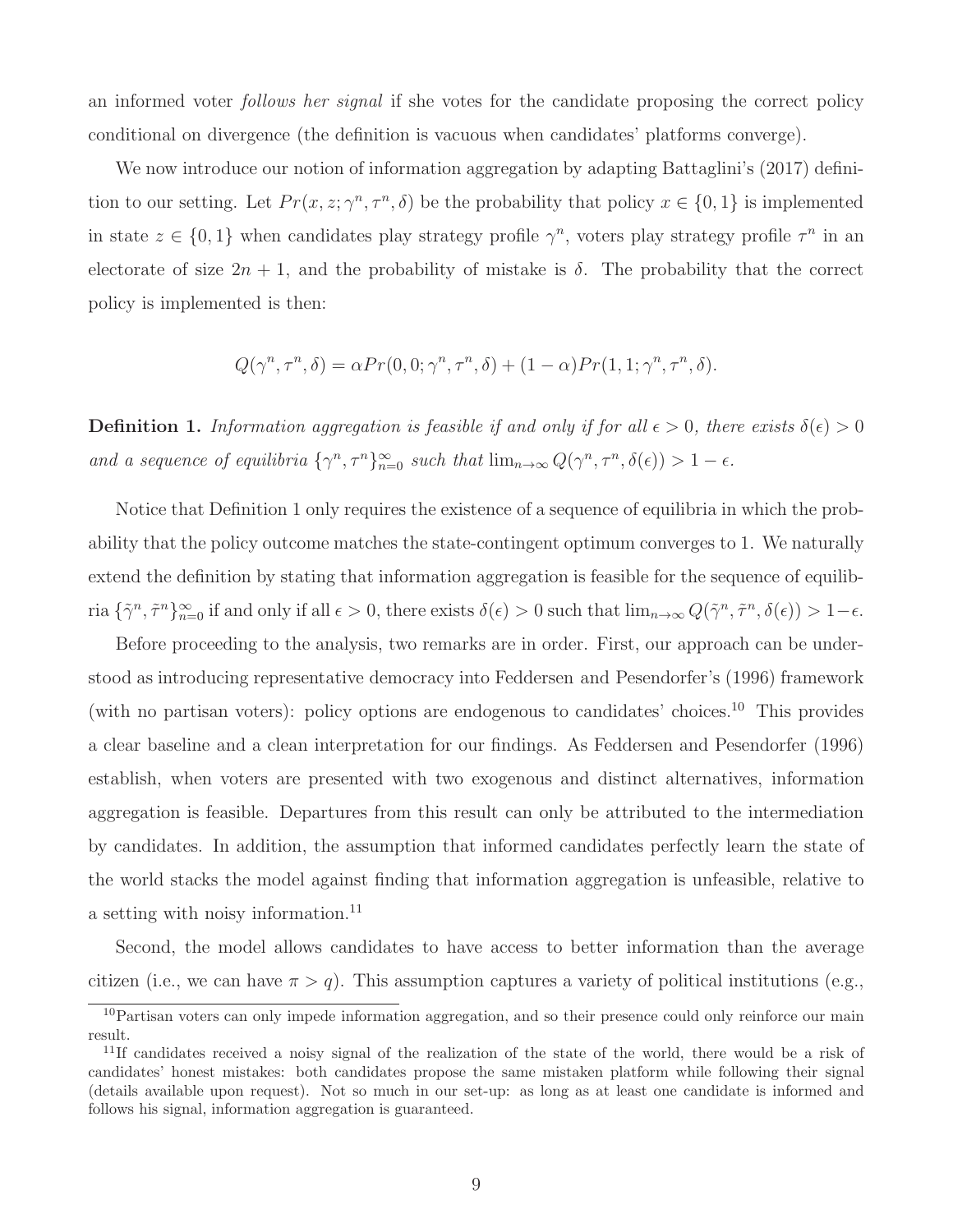parties, primaries) that, in practice, are responsible for supporting and screening candidates. We discuss the role of these institutions in greater detail in Section 4.

## 3 Electoral incentives and information aggregation

As noted above, if voters are presented with distinct alternatives, information aggregation is feasible. We therefore first ask whether candidates have electoral incentives to propose divergent platforms (i.e.,  $x_A(m_A) \neq x_B(m_B)$  for all  $(m_A, m_B) \in M^2$ ) thereby decentralizing information aggregation to the electorate. Our first result establishes that if information aggregation is feasible, it must be that informed candidates must follow their signals.

**Proposition 1.** In any sequence of equilibria for which information aggregation is feasible, there exists  $\overline{n}^{inf}$  such that for all  $n \geq \overline{n}^{inf}$ , the platform choice of a candidate  $J \in \{A, B\}$  satisfies:  $x_J(m) = m$  for  $m \in \{0, 1\}.$ 

To understand this result, suppose that A receives message  $m = 1$ . Candidate A prefers  $x = 1$ to  $x = 0$  for electoral and policy reasons. From an electoral perspective, in a large electorate his winning probability when proposing  $x_A = 1$  is at least  $1/2$  (strictly higher whenever B proposes 0 with positive probability, since the electorate aggregates information), whereas it is at most  $1/2$ when proposing  $x_A = 0$  (strictly lower if B proposes 1 with positive probability). From a policy perspective, in a large electorate, the probability of a policy mistake is almost zero when proposing  $x_A = 1$  (due to the feasibility of information aggregation), whereas A would suffer a policy loss whenever he wins the election after proposing  $x_A = 0$ .

A direct consequence of Proposition 1 is that in a large electorate divergent platforms cannot be part of an equilibrium whenever information aggregation is feasible. Equilibria with strategic candidates are thus qualitatively distinct from the ones arising in set-ups with exogenous policy options.

Corollary 1. In any sequence of equilibria for which information aggregation is feasible, there exists  $\overline{n}^{inf}$  such that for all  $n \geq \overline{n}^{inf}$  in equilibrium candidates do not propose divergent platforms.

Corollary 1 indicates that intermediation by candidates reduces the competition among ideas in elections. However, this is not necessarily detrimental for the electorate. In fact, fully divergent platforms are not incentive compatible because informed candidates have too much incentive to act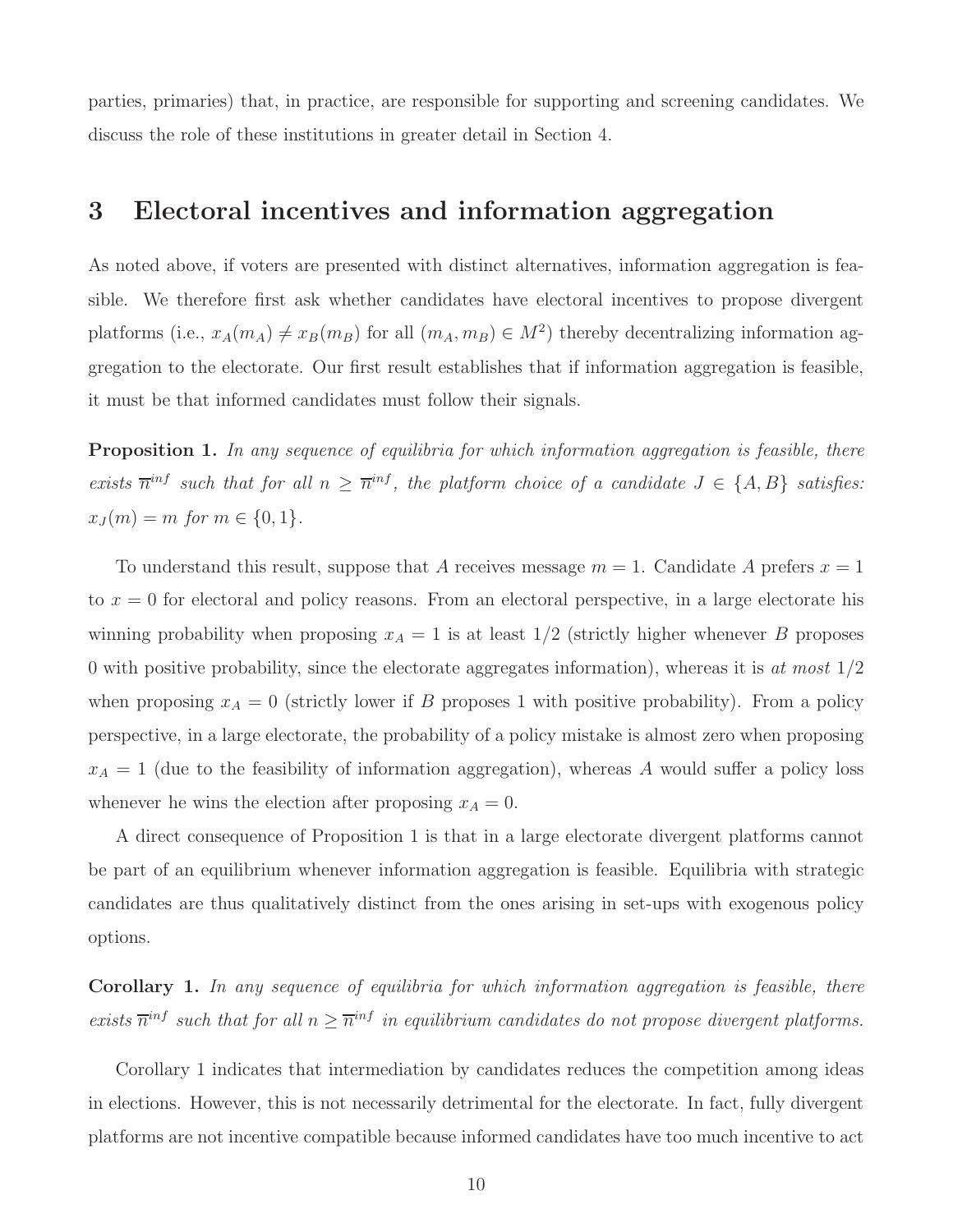on their knowledge of the realized state of the world. This tends to benefit voters: with probability at least  $\pi^2(1-\delta)^2$ , both candidates offer the correct policy. To understand whether information aggregation is feasible, we need to consider all candidates' strategy profiles; some of them could be better for the electorate than divergent platforms.

Our next result establishes that even after considering all candidates' strategy profiles and voters' electoral decisions conditional on divergence, full information aggregation is not always feasible.

Proposition 2. Information aggregation is feasible if and only if

$$
\frac{\omega}{1-\omega} < \frac{2\alpha}{1-2\alpha}(1-\pi). \tag{3}
$$

Information aggregation is feasible only if uninformed candidates offer divergent platforms with probability one (otherwise, there is a strictly positive probability that they converge to the wrong policy, which leads to a violation of Definition 1). Proposition 2 establishes that this behavior is not always incentive compatible in a large electorate.

To make sense of Equation 3, suppose without loss of generality that for  $n$  large enough,  $x_A^n(\emptyset) = 0$  and  $x_B^n(\emptyset) = 1$  (recall that by Proposition 1,  $x_J^n(m) = m$ ,  $J \in \{A, B\}$ ,  $m \in \{0, 1\}$ ). By choosing  $x_A = 0$ , as n goes to infinity, an uniformed A has a chance of winning only if  $z = 0$ : with probability 1 when candidate B offers platform  $x_B = 1$  (probability  $\alpha(1-\pi)$ ) and with probability  $1/2$  when B learns the state and also chooses platform  $x_B = 0$  (probability  $\alpha \pi$ ). This results in an overall expected winning probability of  $\alpha[(1-\pi)+\pi/2]$ . When he deviates to  $x_A = 1$ , an uninformed A wins with probability  $1/2$  only when B also chooses  $x_B = 1$ , which occurs when either the state is  $z = 1$  (probability  $1 - \alpha$ ) or when the state is  $z = 0$  but B is uninformed (probability  $\alpha(1 - \pi)$ ). This results in a higher expected winning probability:  $(1-\alpha)/2 + \alpha(1-\pi)/2$ . The electoral benefit of deviating to  $x_A = 1$  is thus  $\left(\frac{1}{2} - \alpha\right)\omega$ .

However, this deviation also carries a risk of having the wrong policy implemented, which occurs when the state is  $z = 0$  and B is uninformed (probability  $\alpha(1 - \pi)$ ). The expected policy loss is then  $\alpha(1-\pi)(1-\omega)$ . Combining the two, we obtain that information aggregation is feasible if and only if the cost of policy mistake dominates the electoral benefit of proposing  $x_A = 1$ :  $\left(\frac{1}{2} - \alpha\right) \omega < \alpha(1 - \pi)(1 - \omega)$ . Simple rearranging then yields the condition in Proposition 2. When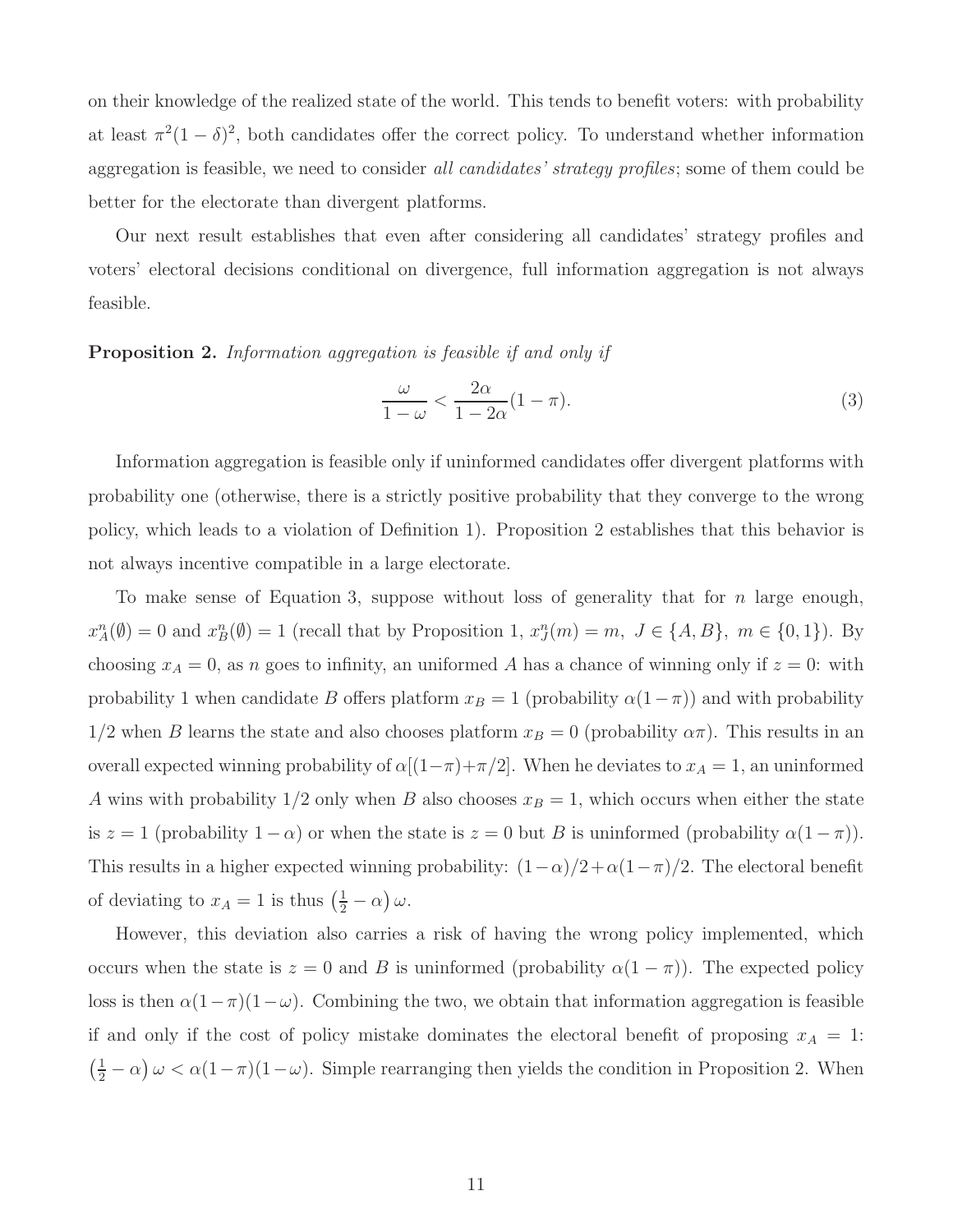Equation 3 does not hold, uninformed candidates have too much incentives to be conformist and propose the ex-ante popular policy  $x = 1$ .<sup>12</sup>

A direct implication of Proposition 2 is that information aggregation is never feasible with purely office-motivated candidates ( $\omega = 1$ ). Electoral incentives work through office-motivation. When candidates only care about winning, the best way to achieve their objective is to be conformist and propose the ex-ante popular alternative. As in a Downsian framework with uncertainty over voters' preferences (Bernhardt et al., 2009), candidates' policy motivation is critical for the well-functioning of representative democracy.

#### **Corollary 2.** When  $\omega = 1$ , information aggregation is never feasible.

We next consider equilibria when information aggregation is unfeasible (i.e., Equation 3 does not hold). As in Feddersen and Pesendorfer (1996), we restrict attention to symmetric voting strategies. Observe that voters can never infer the state from proposed platforms, since candidates make mistakes with small but positive probability. Uninformed voters always face the risk of making an electoral mistake after conditioning on the event that they are pivotal. To avoid this, they abstain and delegate electoral decision-making to the informed voters in a large electorate: abstention by uninformed—commonly referred to as the swing voter's curse (Feddersen and Pesendorfer, 1996)—holds in our setting (see Lemma 1 in the Appendix for a formal statement and proof). Consequently, the probability that the correct policy is chosen goes to 1 *conditional on divergence*.

Anticipating voters' behaviors and its consequences, uninformed candidates have too much incentive to behave with conformity in a large electorate. As a result, for high enough  $n$  the unique voter-symmetric equilibrium features uninformed candidates proposing the ex-ante popular policy  $x = 1$  (i.e.,  $x_A^n(\emptyset) = x_B^n(\emptyset) = 1$ ), whereas informed candidates follow their signal (i.e.,  $x_J^n(m) = m$ ,  $J \in \{A, B\}$   $m \in \{0, 1\}$ .<sup>13</sup> Our analysis thus establishes a lower bound on the quality of information aggregation. While not always guaranteed, in the limit the correct policy is implemented whenever

<sup>&</sup>lt;sup>12</sup>Observe that when the state is distributed uniformly  $(\alpha = 1/2)$ , full information aggregation is always feasible as in McMurray (2017a).

<sup>&</sup>lt;sup>13</sup>The assumption that candidates make mistakes with probability  $\delta$  is essential for the existence of a votersymmetric equilibrium for sufficiently large  $n$ . Absent mistake, in the strategy profile described in the text, platform  $x = 0$  fully reveals the state is  $z = 0$ . In this case, uninformed voters have a dominant strategy to vote for the candidate proposing  $x = 0$ , which in turns creates an incentive for uninformed candidates to deviate from their prescribed strategies and choose  $x = 0$  (if  $q < 1 - q$ , a candidate proposing  $x = 0$  against an opponent proposing  $x = 1$  is certain to win the election as  $n \to \infty$  regardless of the state). Equilibrium existence then is not guaranteed for all parameter values. Introducing mistakes eliminates this problem for large enough electorates. An equilibrium may not exist only for relatively small  $n$ . In that case, we can assume that the electorate is sufficiently large to begin with to reestablish the result. Since we are concerned with information aggregation or lack thereof in the limit, this is with little loss of generality.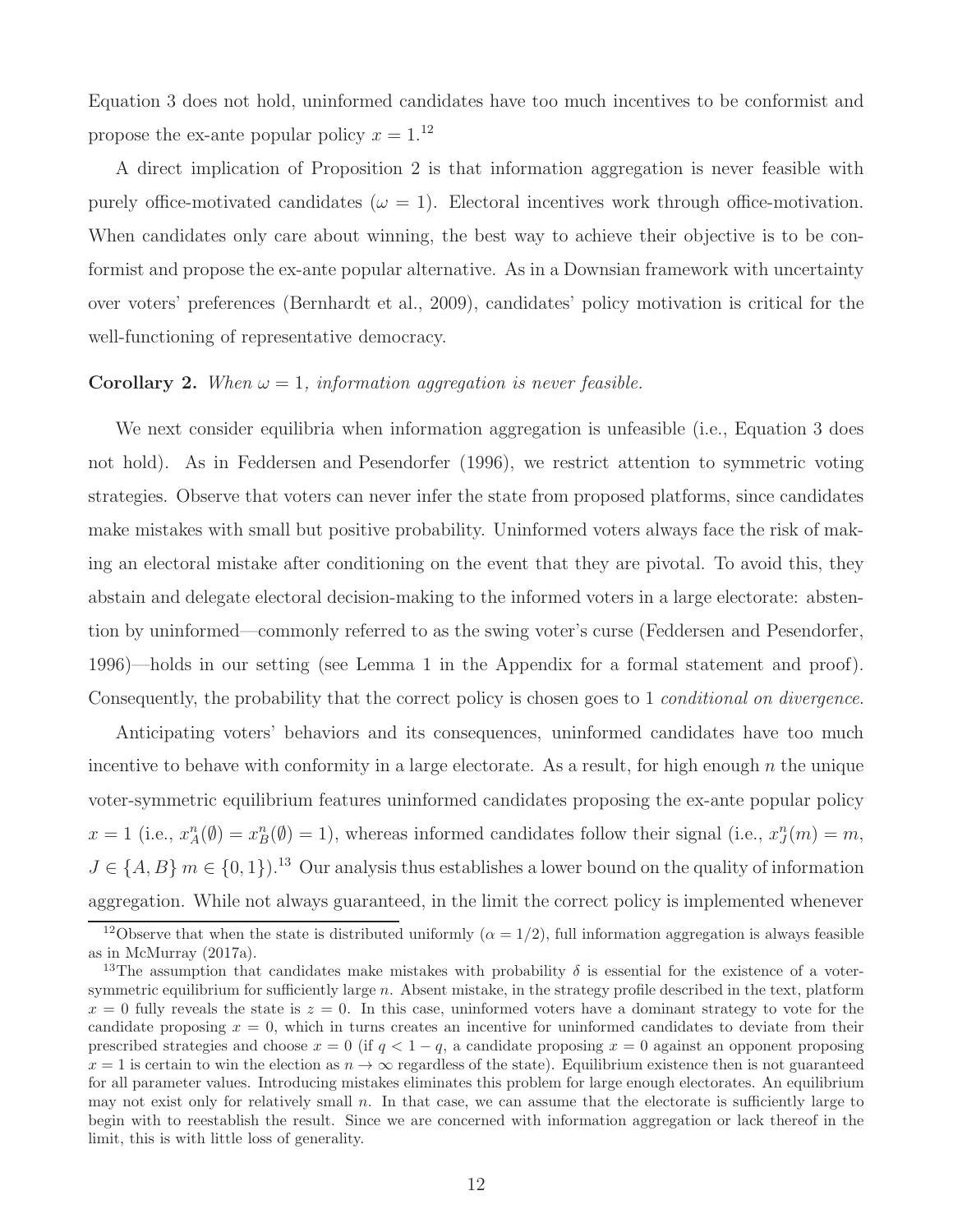at least one candidate is informed. As a result, the quality of equilibrium electoral decision-making is strictly increasing with  $\pi$ .

Corollary 3. If  $\frac{\omega}{1-\omega} < \frac{2\alpha}{1-2}$  $\frac{2\alpha}{1-2\alpha}(1-\pi)$ , in the unique voter-symmetric sequence of equilibria, the limit probability that the correct policy is implemented is strictly increasing with  $\pi$ .

Combining Proposition 2 and Corollary 3, our analysis highlights that a large probability that candidates are informed  $(\pi)$  is a mixed blessing for the electorate (see Figure 1 for an illustration). On the one hand, fixing candidates' equilibrium behaviors, the probability that the correct policy is implemented increases with  $\pi$  (since informed candidates propose the correct policy in equilibrium). On the other hand, a high  $\pi$  reduces the policy loss associated with deviation and thus encourages conformism by uninformed candidates (the condition for information aggregation to be feasible becomes tighter).<sup>14</sup> Due to this second effect, an increase in  $\pi$  can lead to a significant decrease in voters' expected utility, an affine transformation of the probability of policy mistake. For example, in Figure 1, the probability that the correct policy is implemented in the limit of a voter-symmetric sequence of equilibria is 99% when  $\pi$  tends to 0 and approximately 92% when  $\pi = 0.5$ , a drop of around 6.5%.



Figure 1: Probability the correct policy is implemented in the limit

The figure represents probability the correct policy is implemented  $(Q(\gamma^n, \tau^n, \delta))$  as n goes to infinity in votersymmetric equilibria. Parameter values  $\alpha = 0.3$ ,  $\omega = 0.5$ ,  $\delta = 0.01$ .

<sup>&</sup>lt;sup>14</sup>Using the proof of Corollary 3, it can further be checked that information aggregation is feasible when candidates are always informed  $(\pi = 1)$  in line with results in Gratton (2014).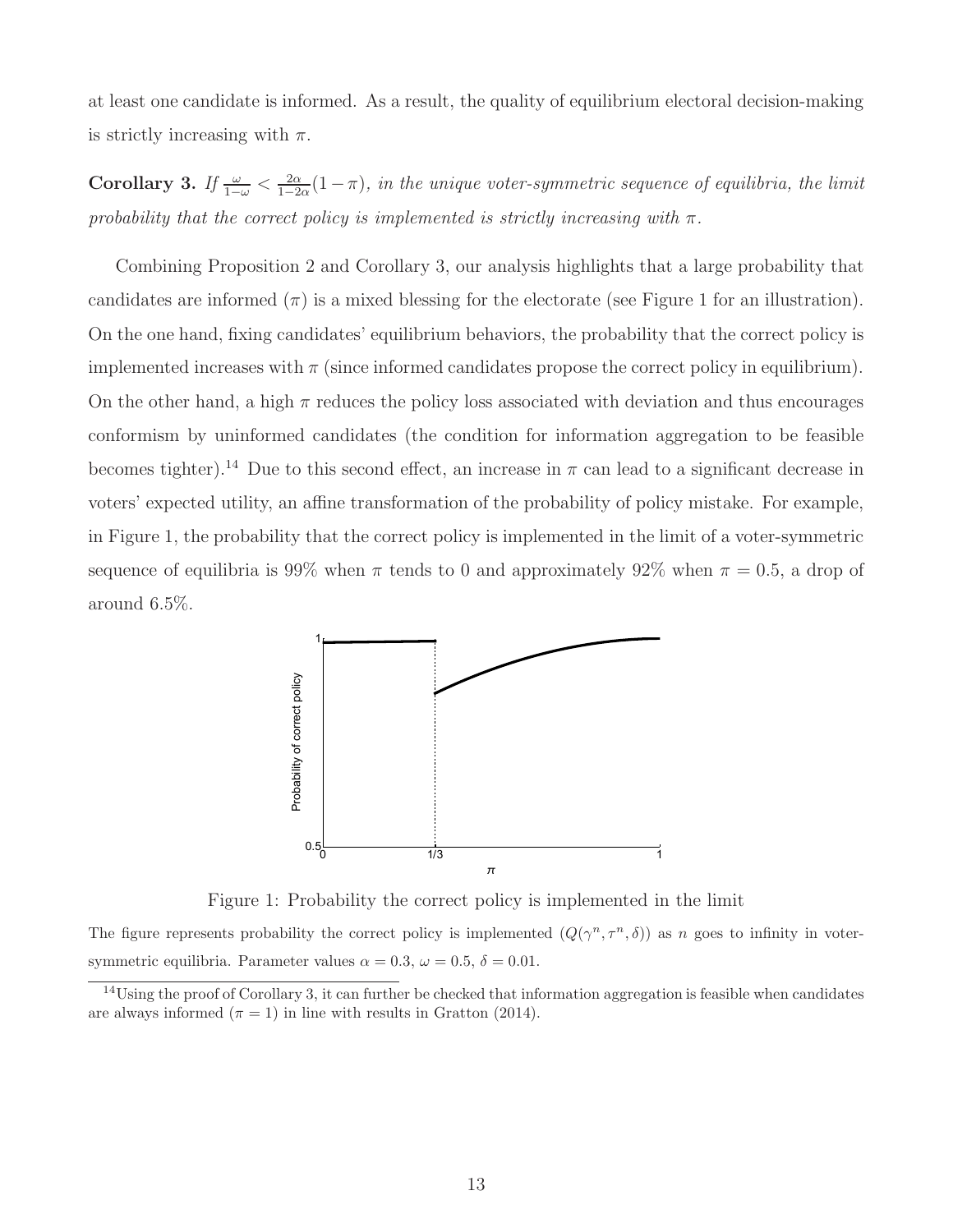### 4 Access to candidacy and voter information

The previous section establishes that in representative democracy, electoral incentives encourage candidates' conformism, which can stifle competition among ideas and render information aggregation unfeasible. Our baseline model, however, essentially assumes a duopoly (i.e., two parties) in the supply of candidates. Party control over access to candidacy, we assumed, can improve choice over an individual citizen's wisdom (if  $\pi > q$ ), but does not fully eliminate the need for elections  $(\pi < 1)$ . In our first extension, we study whether liberalizing access to candidacy can restore the competition among ideas and thus information aggregation. In a second, extension we consider whether reducing voters' information can reduce candidates' incentive to be conformist. Online Appendix A contains the formal analysis of both extensions and all proofs.

### Access to candidacy

Our baseline framework presupposes the presence of political institutions that perform two roles: they restrict entry to two candidates, and they (possibly) provide benefits from office. In this subsection, we discuss whether the political failure we uncover in Proposition 2 is resolved when we liberalize access to candidacy.

Consider first a setting in which candidacy is fully decentralized. Building on citizen-candidate models (Osborne and Slivinski, 1996; Besley and Coate, 1997), we assume that each citizen simultaneously decides whether to run at cost  $c \in (0,1)$  after observing her message  $m \in M$ . While citizens in traditional citizen-candidate approaches are ideologically differentiated, in this model, all citizens agree ex-post on the correct policy (see Equation 1). As a consequence, the entry game resembles a volunteer's dilemma: each voter wants the correct policy to be implemented, but would prefer somebody else to run. Volunteer games have well-known properties. In any sequence of symmetric equilibria, the probability at least one citizen runs is strictly decreasing with the size of the electorate (even after restricting entry to informed citizens). Far from encouraging competition, liberalizing entry may deplete the marketplace of ideas.

We further show that focusing on asymmetric equilibria—in which a few citizens are "designated" to run—cannot fully resolve the issue. Indeed, unlike a classical volunteer's dilemma where one volunteer suffices, information aggregation is feasible only if two citizens enter. But the citizen assigned to propose the ex-ante unpopular policy has little incentive to do so if uninformed since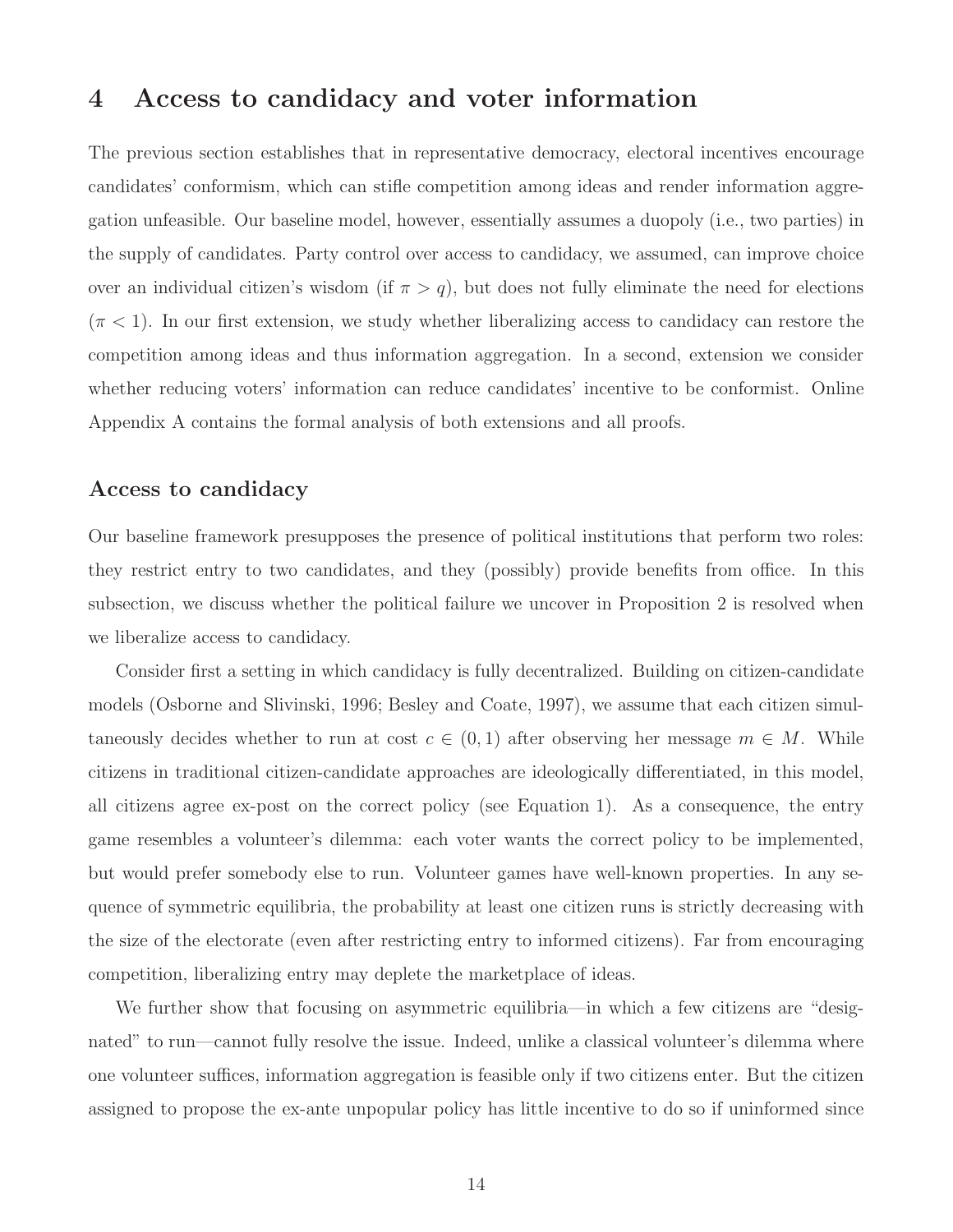he always pays the cost  $c > 0$ , but is pivotal for information aggregation only if the state is  $z = 0$ ; that is, only with probability  $\alpha < 1/2$ .

The analysis thus reveals that the benefit of holding office—at the core of the political failure we identify (Corollary 2)—is also key to encourage entry and permit information aggregation. An intrinsically valuable office, however, is not sufficient. There is no sequence of equilibria in which all informed voters run with probability one as the electorate grows large. An informed citizen always pays the cost of entry, but his probability of winning the valuable office tends to zero as n approaches infinity (in addition, the cost of not running in term of policy mistakes also tends to zero). In any symmetric equilibrium, informed voters must thus randomize between entering and staying out. But an informed citizen is then willing to enter only if the risk of policy mistake is non null. Hence, the existence of any symmetric equilibrium with positive probability of entry requires information aggregation to be unfeasible. In turn, benefits from office facilitate (in the sense of set inclusions), but do not guarantee information aggregation when a subset of citizens are designated to be candidates. In particular, these benefits must not be too high, or they risk encouraging too many entrants and generating the same coordination problem as in symmetric equilibria.

By offering rents from office and favoring coordination, political institutions that restrict entry (e.g., parties' monopoly on candidates' supply) may benefit rather than hurt the electorate. But should entry be limited to two candidates? Or would it be beneficial to allow for third candidate entry (a best case scenario by the reasoning above)? In a third extension, we show that partially liberalized access to candidacy—a possibly informed politician  $C$  chooses whether to run (at a cost c) after A and B commit to their platforms—has ambivalent effect on information aggregation. When the cost of entry is very low, C always enters and information aggregation is always feasible. When it is intermediate,  $C$ 's presence can actually render information aggregation *harder* to achieve (i.e., the condition for feasible information aggregation is more stringent than Equation 3), by reducing the likelihood of a policy mistake when A and B converge to the ex-ante popular policy.

In summary, liberalizing access to candidacy is not a panacea to restore competition among ideas. While directly responsible for the political failure we uncover, political institutions that provide a benefit from office and restrict entry to two candidates may nonetheless improve the performance of elections as a marketplace of ideas. They serve to facilitate coordination on designated candidates and to guarantee that some candidates may actually run. Our paper thus provides a novel normative rationale for delegating candidate selection to strong parties.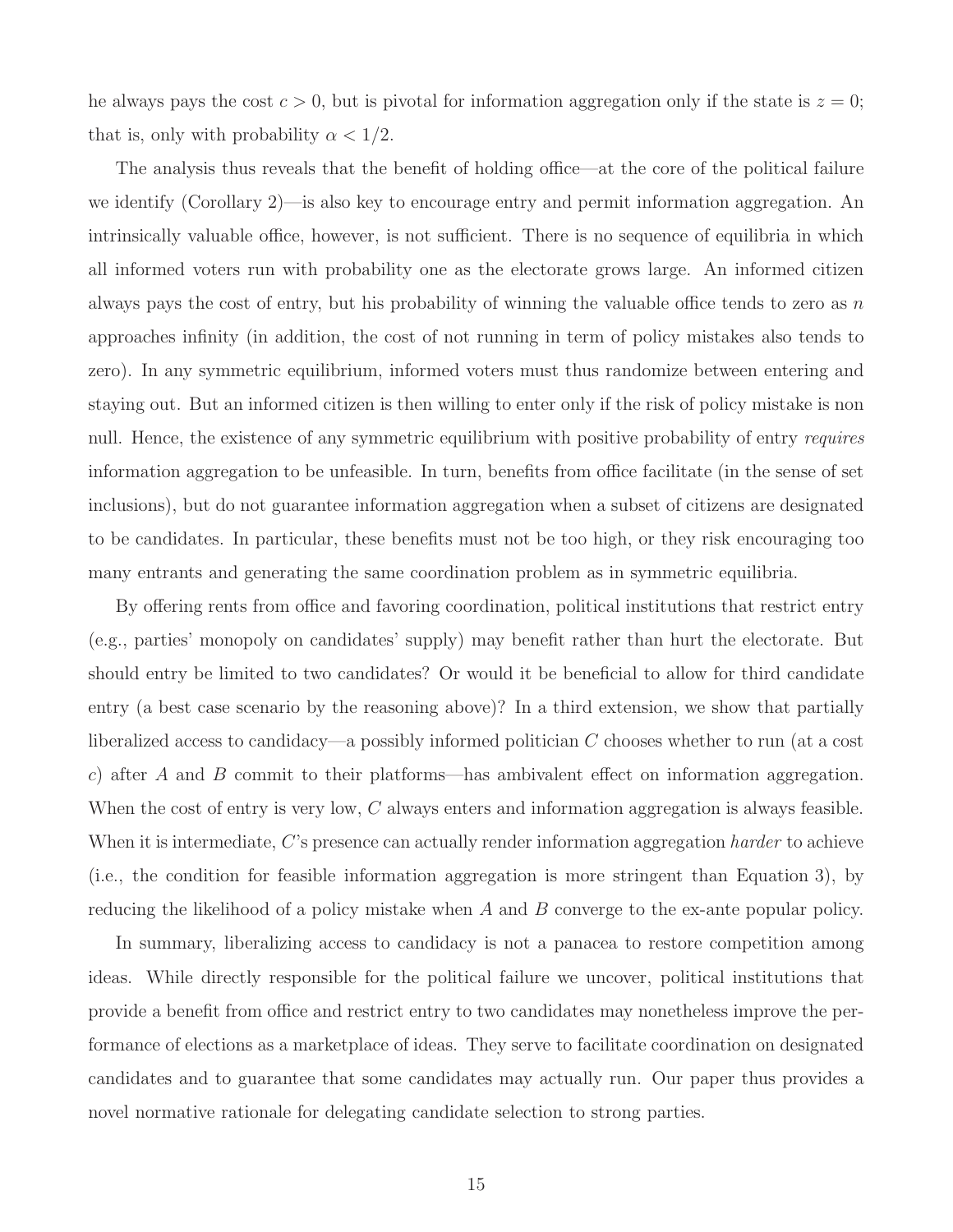### Imperfectly observed platforms

In this subsection, we investigate whether additional imperfections in voter information can reduce (uninformed) candidates' incentives to play conformist strategies. We assume that voters do not necessarily observe what policy candidates stand for, in line with decades of survey evidence (e.g., Campbell et al., 1980; Delli Carpini and Keeter, 1996).

Formally, we assume that before making her electoral decision, each voter observes two messages: (i)  $m \in M$  and (ii)  $r \in \{(\emptyset, \emptyset), (\emptyset, x_B), (x_A, \emptyset), (x_A, x_B)\}.$  The first message m reveals the state z if  $m \neq \emptyset$  and has similar properties as in the baseline set-up. The second message  $r = (r_A, r_B)$  fully reveals the platform of candidate  $J \in \{A, B\}$  if and only if  $r_J \neq \emptyset$ . We assume that platform learning is i.i.d. across voters and satisfies:  $Pr(r_j = x_j) = p \in (0, 1), J \in \{A, B\}$ (the baseline model has  $p = 1$ ).

Even when a voter does not observe  $x_J$ , she updates about candidates' behavior from her knowledge of the state. As such, partially informed voters who observe  $m = z$ , but not  $(x_A, x_B)$ may have an incentive to vote for the candidates more likely to propose  $x = z$ . This, in turn, can encourage uninformed candidates to propose divergent platforms. The candidate proposing the ex-ante unpopular policy would have less to gain from offering the more likely option as he would never be able to earn the votes of partially informed voters in the likely state  $z = 1$ .

Alas, when voters play a symmetric voting strategy the profile discussed above does not arise in equilibrium in a large electorate. The reason is that all partially informed voters abstain. Due to the probability of mistakes  $\delta > 0$ , for any candidates' strategy profile, voters who observe the state but not platforms do not know which candidate promises the right policy. They thus fear choosing the wrong candidate and prefer to delegate electoral decision-making to more informed voters (who both observe the state and at least one platform), much like those voters who observe platforms but not the state.<sup>15</sup>

As the election is decided by voters who observe the state and what candidates stand for, candidates face the exact same incentives as in the baseline model. As a result, uninformed candidates prefer conformity whenever the electoral benefit of proposing the ex-ante popular policy dominates its potential policy cost.

<sup>15</sup>We show in the proof of Lemma A.5 in Online Appendix A that abstention is the unique voter-symmetric equilibrium strategy for  $n$  large enough.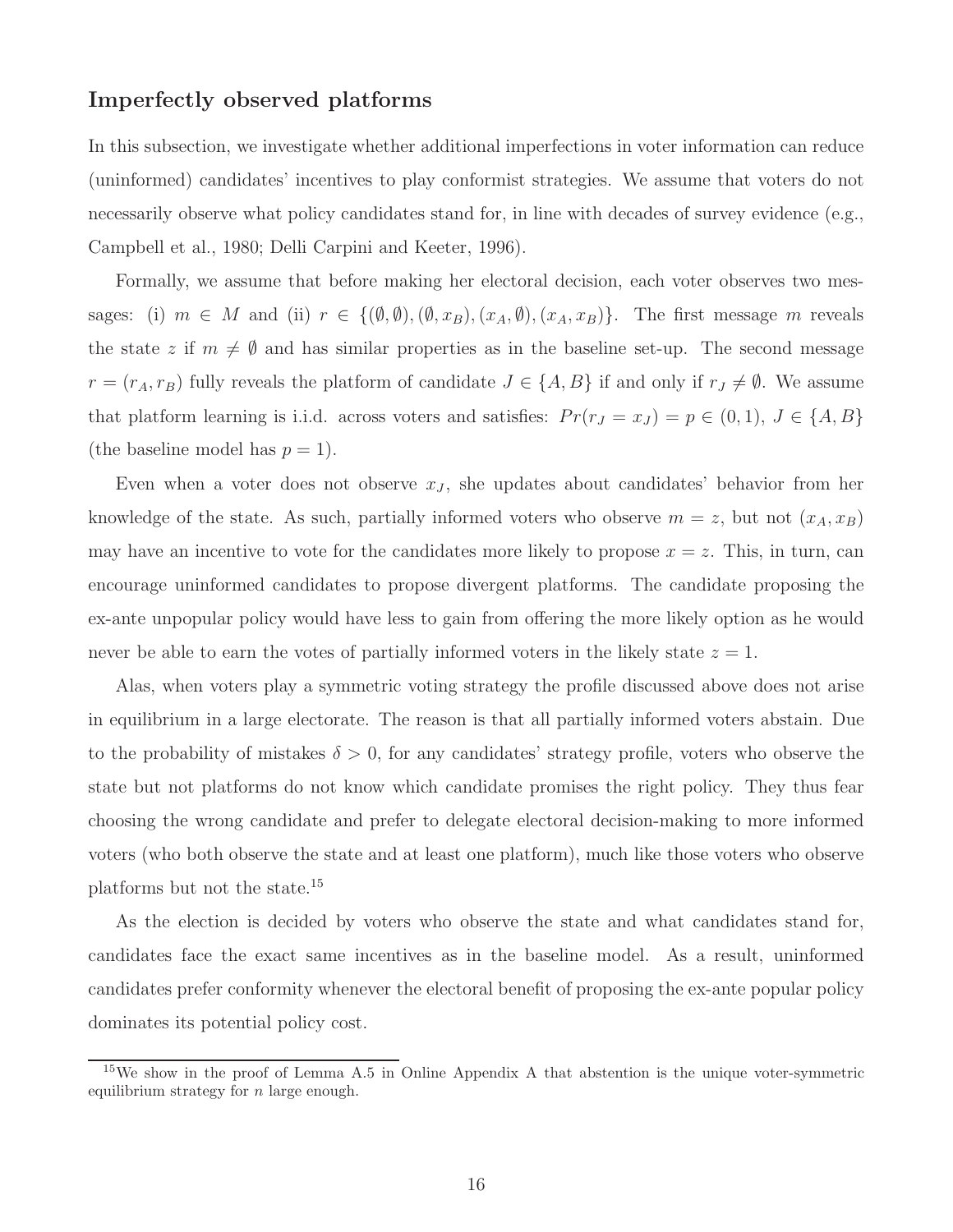**Proposition 3.** There exists a sequence of voter-symmetric equilibria for which information aggregation is feasible if and only if Equation 3 holds.

Observe that in this section, we only establish our unfeasibility result for the most-studied and arguably more natural—case of voter-symmetric strategies. We cannot exclude that (relatively complex) asymmetric voting strategies may improve the feasibility of information aggregation. In addition, the possibility of candidates' mistakes plays a key role. It implies that voters who only observe  $m = z$  have a dominant strategy to abstain. However, it also indicates that non-abstention by these voters is fragile; it requires that voters are absolutely certain of what candidates propose, even without observing their platforms—arguably, a strong assumption. Nonetheless, in light of these two caveats, Proposition 3 should be interpreted as a lower bound on the unfeasibility of information aggregation in electoral setting with strategic candidates and low voter information.<sup>16</sup> Worsening voters' ability to observe candidates' platforms cannot exacerbate the political failure that this paper identifies. The unfeasibility of information aggregation is due to candidates' behaviors, not voters' political knowledge.

## 5 Conclusion

This paper uncovers a novel political failure of representative democracy. In an environment in which elections would aggregate dispersed information if the electorate were presented with exogenous policy options, we show that the risk of policy mistake can be bounded away from zero when candidates strategically choose their policy commitments. When candidates' officemotivation is large relative to the policy cost of implementing the wrong policy, the wisdom of the crowd—the possibility of information aggregation—encourages uninformed candidates to converge to the ex-ante popular policy. Candidates' excessive conformism then impedes the competition among ideas and renders information aggregation unfeasible.

In extensions, we establish that liberalizing access to candidacy or reducing voter information cannot generally restore competition among ideas. When it comes to information aggregation, the fundamental issue of representative democracy is not that entry is restricted to two candidates—if anything, this may benefit the electorate—or that voters are poorly informed. The fundamental

<sup>&</sup>lt;sup>16</sup>We expect that our main conclusion continues to hold when voters receive noisy signals or need to pay a cost to acquire information. As others have shown (see Martinelli, 2006; Szentes and Koriyama, 2009), these assumptions are of no or only limited consequences for information aggregation whenever the electorate is presented with two distinct exogenous options.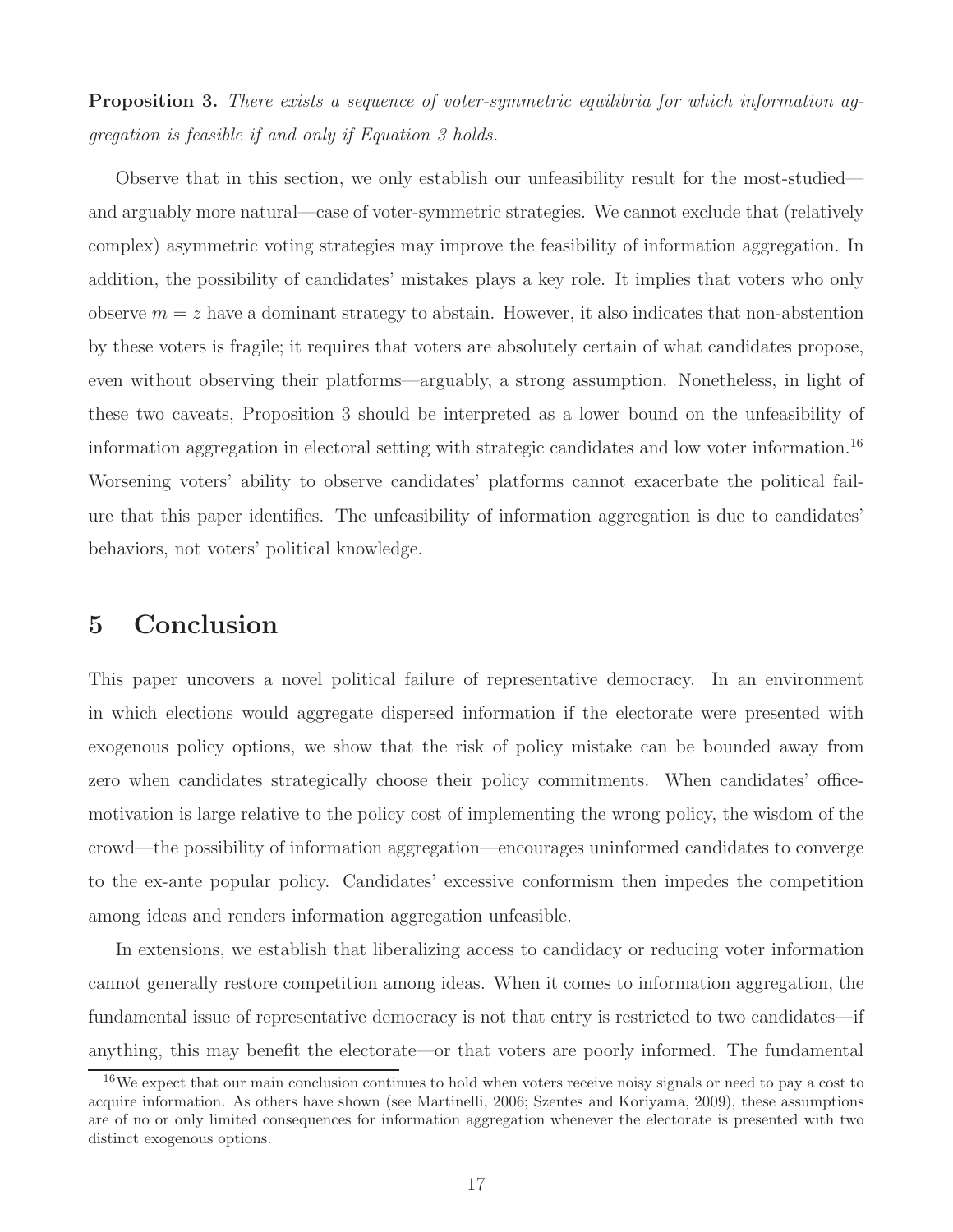issue is that the set of policy options available to the electorate depends on candidates' strategic decisions (be it, platform or entry choices). The political failure we uncover is due to the intermediation by candidates; that is, the nature of representative democracy itself.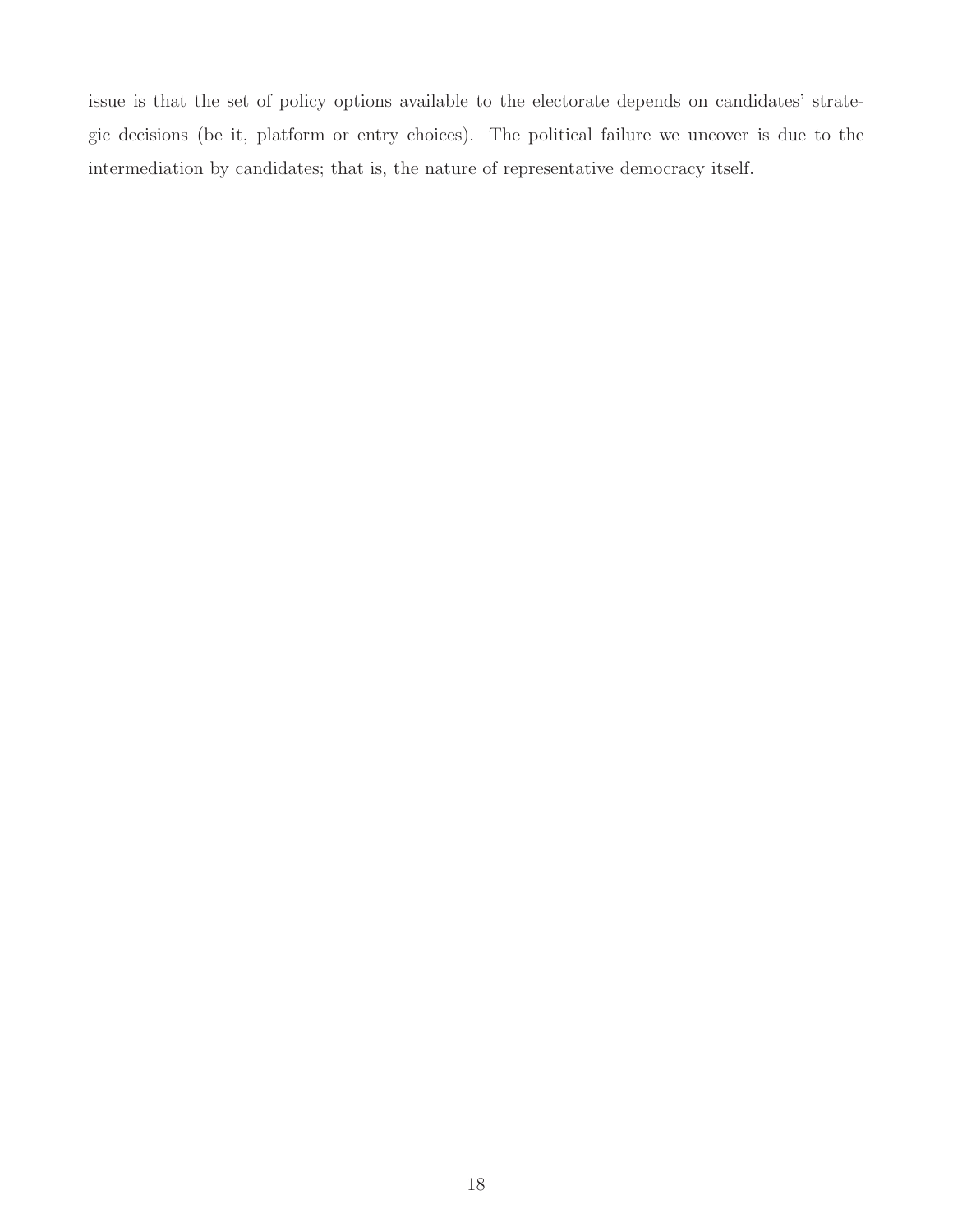## References

- Acharya, Avidit, "Information aggregation failure in a model of social mobility," *Games and* Economic Behavior, 2016, 100, 257–272.
- Ali, S Nageeb, Maximilian Mihm, and Lucas Siga, "The Perverse Politics of Polarization," 2017.
- Austen-Smith, David and Jeffrey S Banks, "Information aggregation, rationality, and the Condorcet jury theorem," American political science review, 1996, 90 (01), 34–45.
- Aytimur, R Emre and Christian Bruns, "On ignorant voters and busy politicians," 2015.
- Barelli, Paulo, Sourav Bhattacharya, and Lucas Siga, "On the possibility of information aggregation in large elections," 2017.
- Battaglini, Marco, "Public protests and policy making," The Quarterly Journal of Economics, 2017, 132 (1), 485–549.
- Bernhardt, Dan, John Duggan, and Francesco Squintani, "The case for responsible parties," American Political Science Review, 2009, 103 (4), 570–587.
- Besley, Timothy and Stephen Coate, "An economic model of representative democracy," The Quarterly Journal of Economics, 1997, 112 (1), 85–114.
- Bhattacharya, Sourav, "Condorcet Jury Theorem in a Spatial Model of Elections," Technical Report, Mimeo 2013.
- $\Box$ , "Preference monotonicity and information aggregation in elections," *Econometrica*, 2013, 81 (3), 1229–1247.
- Bond, Philip and Hülya Eraslan, "Strategic voting over strategic proposals," The Review of Economic Studies, 2010, 77 (2), 459–490.
- Campbell, Angus, Philip E Converse, Warren E Miller, and Donald E Stokes,  $The$ American Voter, University of Chicago Press, 1980.
- Carpini, Michael X Delli and Scott Keeter, What Americans know about politics and why it matters, Yale University Press, 1996.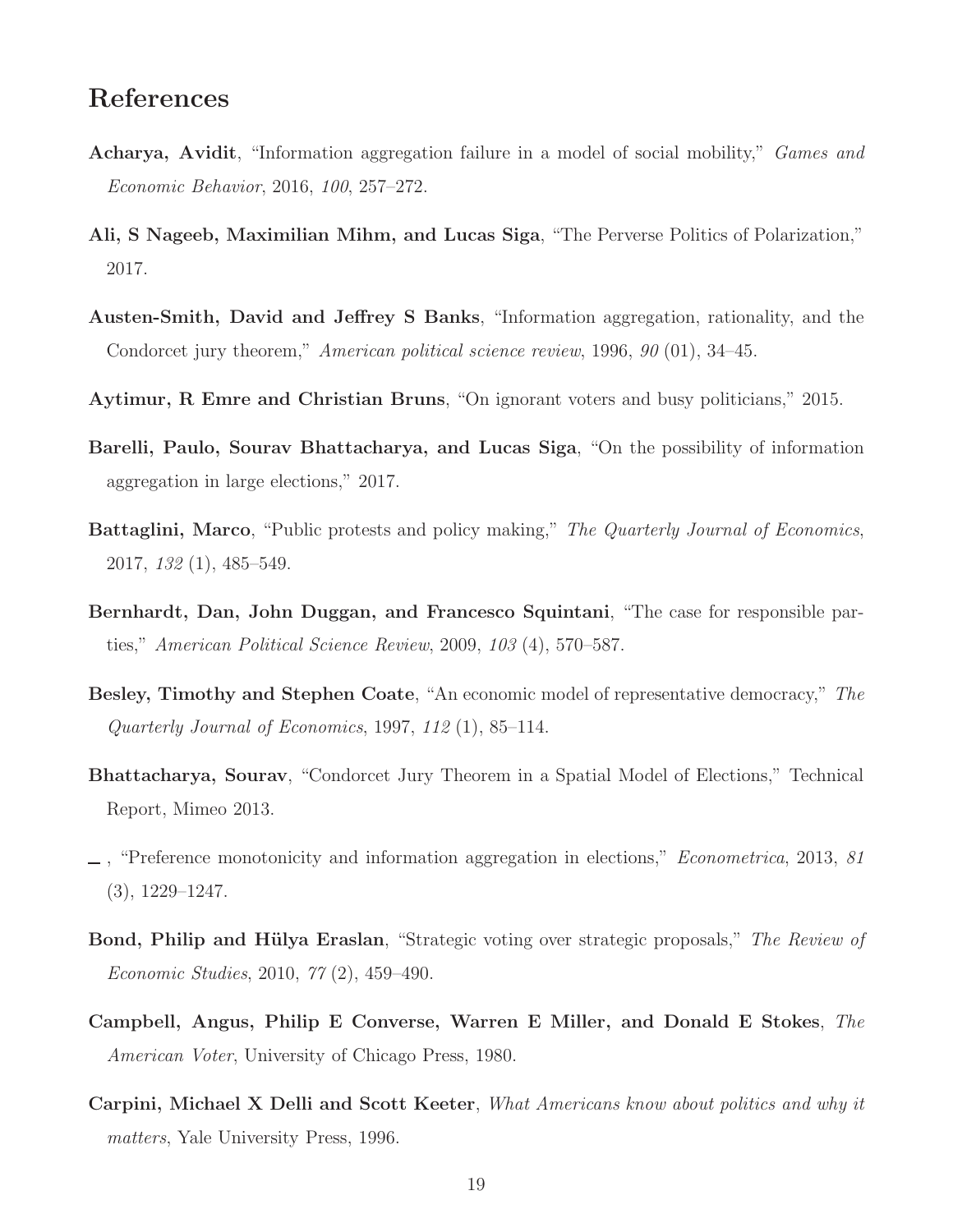- **Castanheira, Micael**, "Victory margins and the paradox of voting," *European Journal of Political* Economy, 2003, 19 $(4)$ , 817–841.
- , "Why vote for losers?," Journal of the European Economic Association, 2003, 1 (5), 1207–1238.
- de Condorcet, Marquis, Essai sur l'application de l'analyse de la probabilité des decisions: redues et pluralité des voix, l'Imprimerie Royale, 1785.
- Feddersen, Timothy and Wolfgang Pesendorfer, "Voting behavior and information aggregation in elections with private information," Econometrica: Journal of the Econometric Society, 1997, pp. 1029–1058.
- Feddersen, Timothy J and Wolfgang Pesendorfer, "The swing voter's curse," The American economic review, 1996, pp. 408–424.
- Fey, Mark and Jaehoon Kim, "The swing voter's curse: comment," The American Economic Review, 2002, 92 (4), 1264–1268.
- Gratton, Gabriele, "Pandering and electoral competition," Games and Economic Behavior, 2014, 84, 163–179.
- Gül, Faruk and Wolfgang Pesendorfer, "Partisan politics and election failure with ignorant voters," Journal of Economic Theory, 2009, 144 (1), 146–174.
- Kartik, Navin, Francesco Squintani, Katrin Tinn et al., "Information revelation and pandering in elections," Columbia University, New York, 2015.
- Laslier, Jean-François and Karine Van der Straeten, "Electoral competition under imperfect information," Economic Theory, 2004, 24 (2), 419–446.
- Lohmann, Susanne, "Information aggregation through costly political action," The American Economic Review, 1994, pp. 518–530.
- Mandler, Michael, "The fragility of information aggregation in large elections," Games and Economic Behavior, 2012, 74 (1), 257–268.
- Martinelli, Cesar, "Elections with privately informed parties and voters," Public Choice, 2001, 108 (1), 147–167.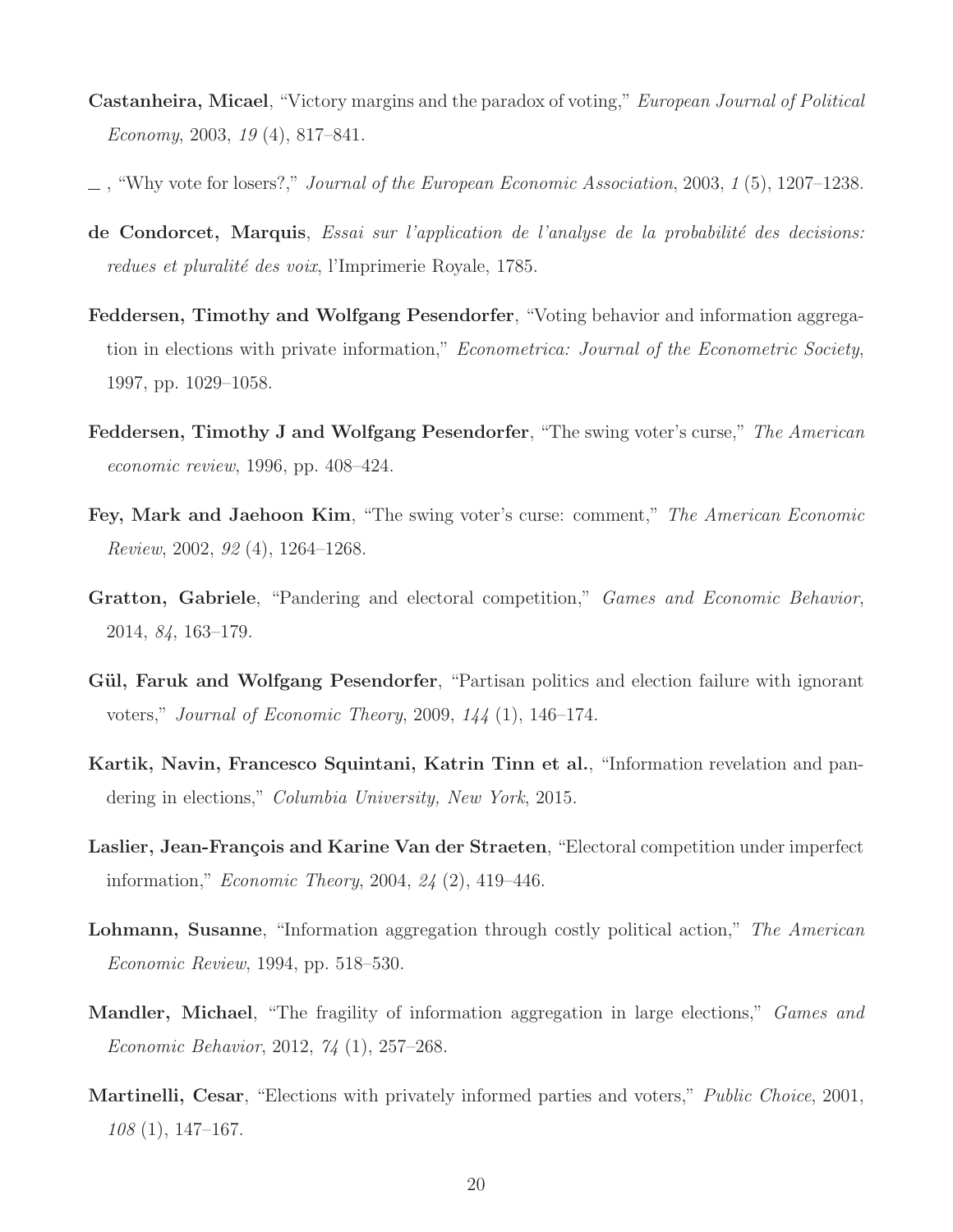- Martinelli, César, "Would rational voters acquire costly information?," Journal of Economic Theory, 2006, 129 (1), 225–251.
- Matějka, Filip and Guido Tabellini, "Electoral competition with rationally inattentive voters," 2016.
- McMurray, Joseph C, "Aggregating information by voting: The wisdom of the experts versus the wisdom of the masses," The Review of Economic Studies, 2012, p. rds026.
- , "Polarization and Pandering in Common-value Elections," Brigham Young University. Manuscript, 2017.
- , "Voting as communicating: Mandates, multiple candidates, and the signaling voter's curse," Games and Economic Behavior, 2017, 102, 199–223.
- Meirowitz, Adam and Kenneth W Shotts, "Pivots versus signals in elections," Journal of Economic Theory, 2009, 144 (2), 744–771.
- Myatt, David P, "A theory of protest voting," The Economic Journal, 2016.
- Myerson, Roger B, "Extended Poisson games and the Condorcet jury theorem," Games and Economic Behavior, 1998, 25 (1), 111–131.
- Osborne, Martin J and Al Slivinski, "A model of political competition with citizencandidates," The Quarterly Journal of Economics, 1996, 111 (1), 65–96.
- Piketty, Thomas, "Voting as communicating," The Review of Economic Studies, 2000, 67(1), 169–191.
- Razin, Ronny, "Signaling and election motivations in a voting model with common values and responsive candidates," Econometrica, 2003, 71 (4), 1083–1119.
- Shotts, Kenneth W, "A signaling model of repeated elections," Social choice and Welfare, 2006,  $27(2), 251-261.$
- Szentes, Balazs and Yukio Koriyama, "A resurrection of the Condorcet Jury Theorem," Theoretical Economics, 2009, 4 (2), 227–252.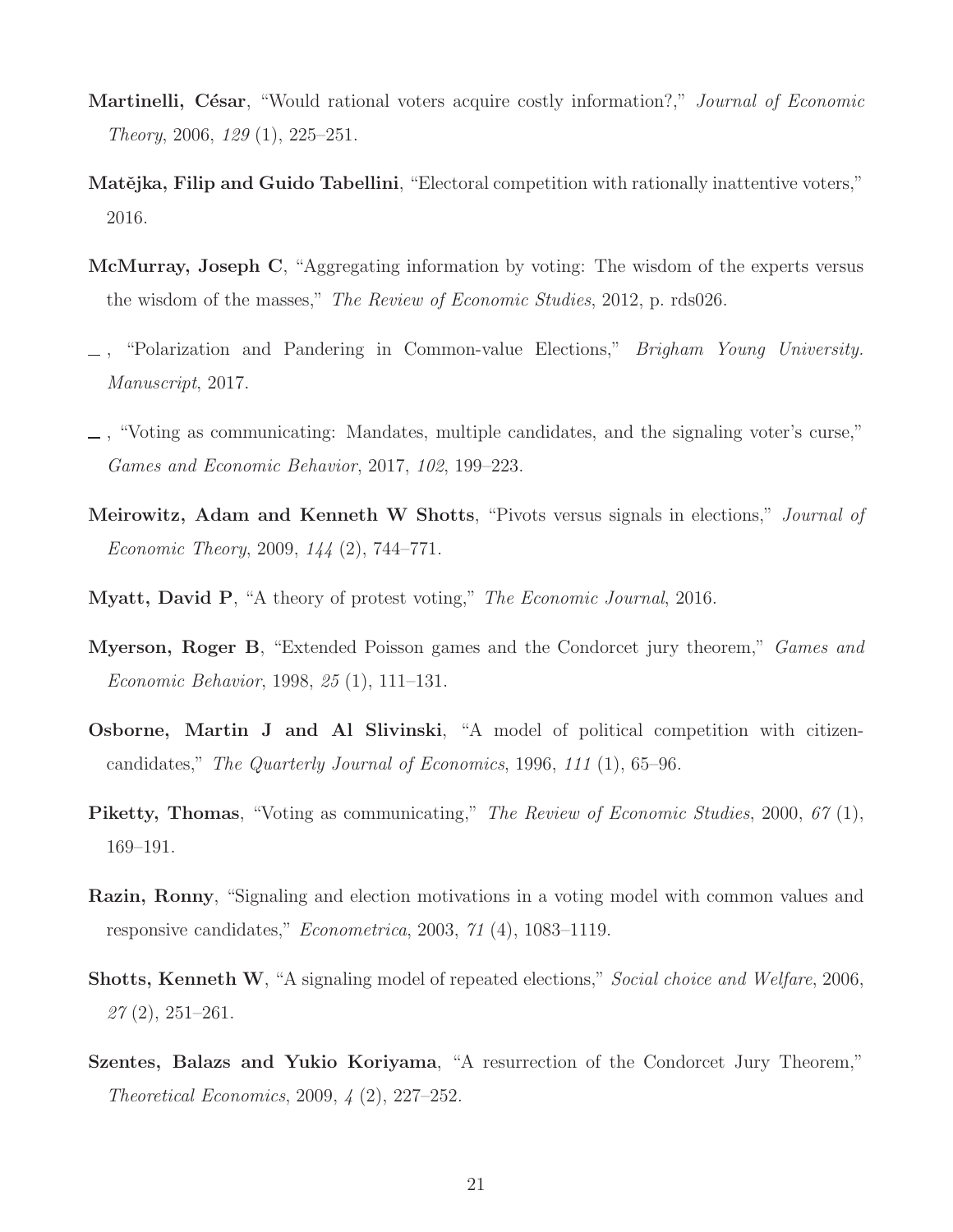Wit, Jörgen, "Rational choice and the Condorcet jury theorem," Games and Economic Behavior, 1998, 22 (2), 364–376.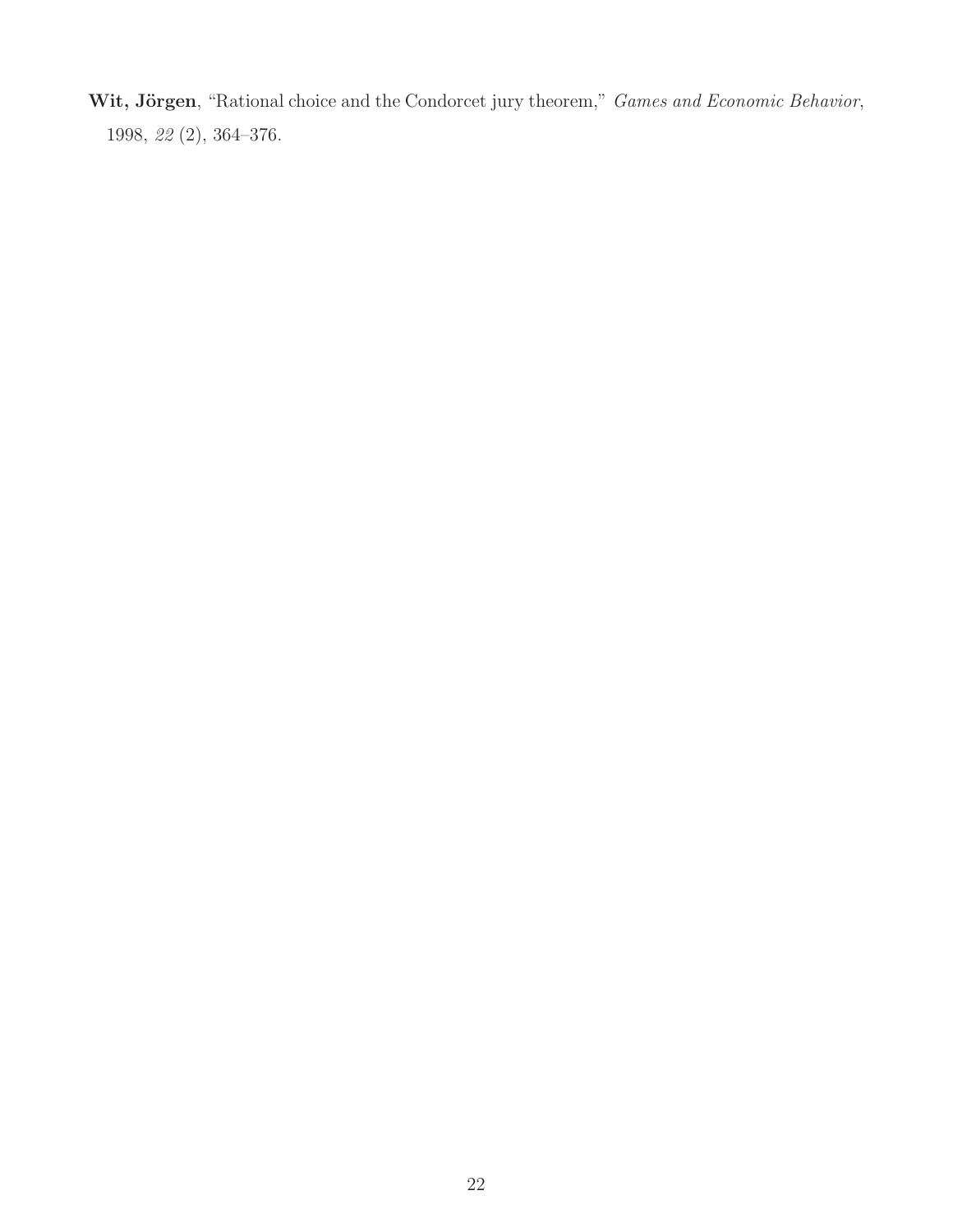## Appendix: Proofs for Section 3

Recall that for each candidate J, a pure strategy is a mapping  $x_j^n : M \to \{0, 1\}$  (with  $M = \{\emptyset, 0, 1\}$ ) and a mixed strategy is denoted by  $\gamma_j^n : \{0,1\} \times M \to \Delta[\{0,1\}]$ . For each voter  $i \in N$ , a pure strategy is a mapping  $a_i^n : M \times \{0,1\}^2 \to \{\phi, A, B\}$  and a mixed strategy is denoted by  $\tau_i^n : \{\phi, A, B\} \times M \times \{0, 1\}^2 \to \Delta[\{\emptyset, A, B\}].$ 

Throughout, denote  $\Pi_{J}^{n}(z; x_{A}, x_{B})$  the ex-ante probability that in an electorate of size  $2n + 1$ , candidate  $J \in \{A, B\}$  wins in state  $z \in \{0, 1\}$  when candidates propose platforms  $(x_A, x_B) \in$  $\{0,1\}^2$ . Under the assumption,  $\Pi_{J}^n(z; x_A, x_B) = \frac{1}{2}$  whenever  $x_A = x_B$ . In what follows, in line with the idea of trembling hand refinements, candidates only consider their opponent's probability of mistakes (and not their own since  $\delta < 1/2$ ) when making their platform choice.

### Proof of Proposition 1

Let  $\Gamma_J^n(x; z) := \pi((1-\delta)\gamma_J^n(x; z) + \delta\gamma_J^n(\neg x, z)) + (1-\pi)((1-\delta)\gamma_J^n(x; \emptyset) + \delta\gamma_J^n(\neg x, \emptyset))$  denote the ex-ante probability that  $J \in \{A, B\}$  proposes x in state z. A's expected payoff from following his signal  $m = z$  and doing the opposite are, respectively

$$
\omega\left(\Pi_A^n(z;z,\neg z)\Gamma_B^n(\neg z;z) + \Gamma_B^n(z;z)\frac{1}{2}\right) - (1-\omega)\left(1 - \Pi_A^n(z;z,\neg z)\right)\Gamma_B^n(\neg z;z),
$$
  

$$
\omega\left(\Gamma_B^n(\neg z;z)\frac{1}{2} + \Pi_A^n(z;\neg z,z)\Gamma_B^n(z;z)\right) - (1-\omega)\left(\Gamma_B^n(\neg z;z) + \Pi_A^n(z;\neg z,z)\Gamma_B^n(z;z)\right)
$$

Whenever information aggregation is feasible,  $\lim_{n\to\infty} \Pi_A^n(z; z, \neg z) = 1$  and  $\lim_{n\to\infty} \Pi_A^n(z; \neg z, z) = 0$ . So for *n* large enough,  $\Pi_A^n(z; z, \neg z) \geq 1/2 \geq \Pi_A^n(z; \neg z, z)$  and A prefers to follow his signal. By symmetry, the claim follows for B.  $\Box$ 

#### Proof of Corollary 1

Follows directly from Proposition 1 as divergence requires  $x_A(m) = 0$  or  $x_A(m) = 1$  for  $m \in M$ .  $\Box$ 

#### Proof of Proposition 2

We restrict attention to voters' strategies such that  $\lim_{n\to\infty} \Pi_A^n(z; z, \neg z) = 1$  and  $\lim_{n\to\infty} \Pi_A^n(z; \neg z, z) = 0$ . Observe that this is without loss of generality (wlog) since information aggregation would not be feasible otherwise (in that case, either voters make mistakes conditional on divergence, or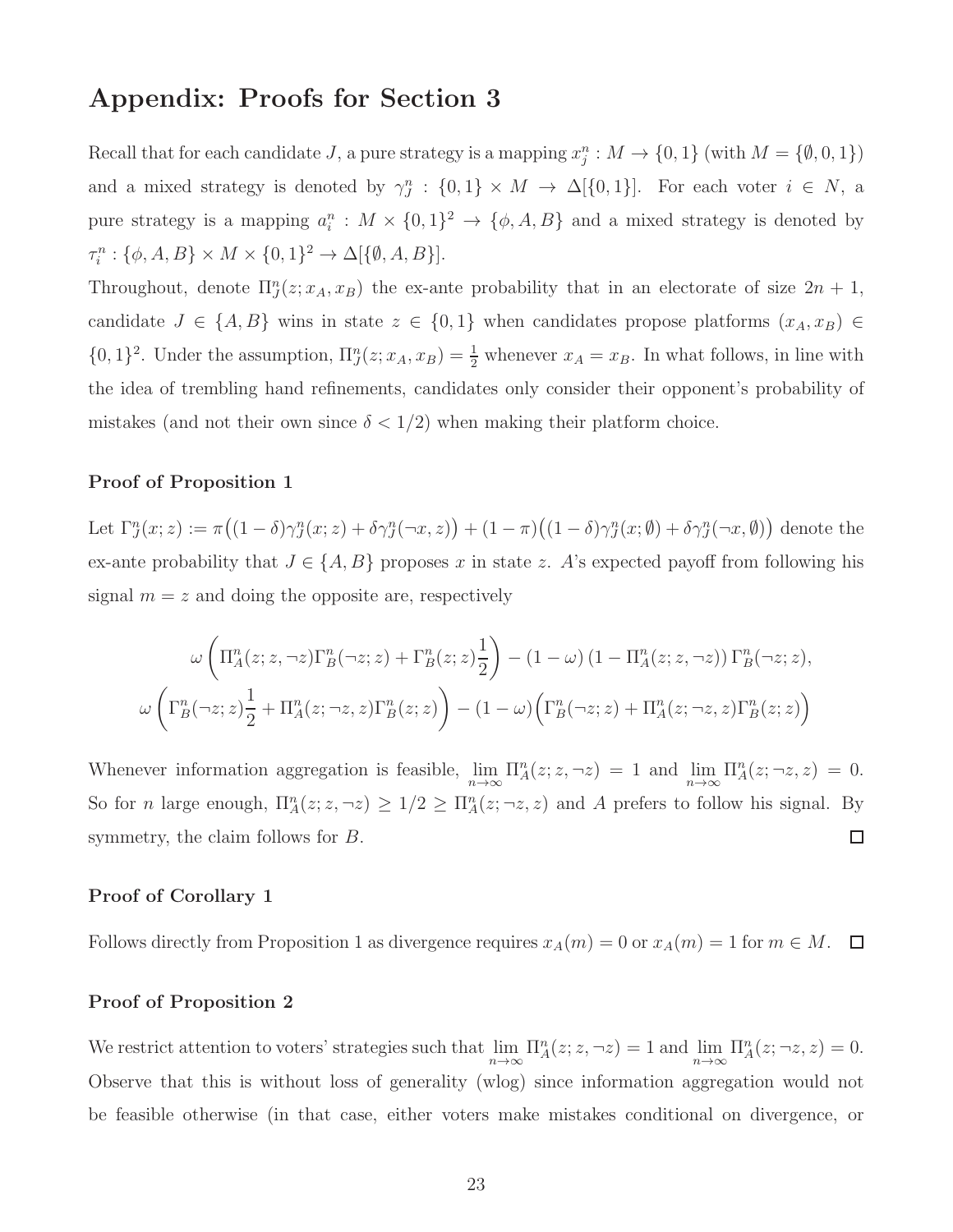candidates always converge when uninformed). From Proposition 1, an informed candidate J must then always follow his signal for  $n$  large enough.

Step 1. We first show that information aggregation is feasible if and only if there exists a sequence of equilibria in which candidates' strategies satisfy  $\gamma_J^n(0;\emptyset) = \gamma_{-J}^n(1;\emptyset) = 1$  for some  $J \in \{A, B\}$ and n large enough.

*Necessity*. Suppose that  $\gamma_{J}^{n}(0;\emptyset) \in (0,1)$ . In the limit, given the voter's strategy, the probability that the correct policy is chosen (where we simply highlight dependence on n and denote  $\lim_{n\to\infty}\gamma^n_J:=$  $\gamma_J$  for ease of exposition) is then:

$$
\lim_{n \to \infty} Q(n; \gamma) = 1 - \delta^2 \left( \begin{array}{c} \pi^2 + \pi (1 - \pi) \big( \alpha (\gamma_A(0; \emptyset) + \gamma_B(0; \emptyset)) + (1 - \alpha) (\gamma_A(1; \emptyset) + \gamma_B(1; \emptyset)) \big) \\ + (1 - \pi)^2 \big( \alpha \gamma_A(0; \emptyset) \gamma_B(0; \emptyset) + (1 - \alpha) \gamma_A(1; \emptyset) \gamma_B(1; \emptyset) \big) \\ - \delta (1 - \delta) \left( \begin{array}{c} (1 - \pi)^2 (\gamma_A(1; \emptyset) \gamma_B(0; \emptyset) + \gamma_A(0; \emptyset) \gamma_B(1; \emptyset)) \\ + \pi (1 - \pi) \big( \alpha (\gamma_A(1; \emptyset) + \gamma_B(1; \emptyset)) + (1 - \alpha) (\gamma_A(0; \emptyset) + \gamma_B(0; \emptyset)) \big) \end{array} \right) \\ - (1 - \delta)^2 \big( \alpha \gamma_A(1; \emptyset) \gamma_B(1; \emptyset) + (1 - \alpha) \gamma_A(0; \emptyset) \gamma_B(0; \emptyset) \big) \end{array} \right)
$$

Unless  $\alpha\gamma_A(1;\emptyset)\gamma_B(1;\emptyset)+(1-\alpha)\gamma_A(0;\emptyset)\gamma_B(0;\emptyset) = 0$ , there exists  $\epsilon > 0$  such that  $\lim_{n\to\infty} Q(n;\gamma) <$  $1 - \epsilon$  for all  $\delta > 0$ . Hence, information aggregation requires: (i)  $\gamma_A(0;\emptyset)\gamma_B(0;\emptyset) = 0$  and (ii)  $\gamma_A(1;\emptyset)\gamma_B(1;\emptyset) = (1-\gamma_A(0;\emptyset))(1-\gamma_B(0;\emptyset)) = 0$ . The two conditions are satisfied simultaneously only if  $\gamma_J(0;\emptyset) = \gamma_{-J}(1;\emptyset) = 1$  for some  $J \in \{A, B\}.$ 

Sufficiency. Consider candidates' strategy profile  $(x_A(m), x_B(m)) = (\mathbb{I}_{\{m=1\}}, \mathbb{I}_{\{m\neq 0\}})$ . In this case,  $\lim_{n\to\infty} Q(n;\gamma) = 1 - \pi\delta^2 - (1-\pi)\delta(1-\delta)$ . Observe that  $\pi\delta^2 + (1-\pi)\delta(1-\delta)$  is strictly increasing with  $\delta$  (since  $\delta < 1/2$ ). Hence, for all  $\epsilon > 0$ , there exists a unique  $\overline{\delta}(\epsilon) > 0$  such that for all  $\delta \in (0, \delta(\epsilon)), \lim_{n \to \infty} Q(n; \gamma) > 1 - \epsilon$ . Hence, information aggregation is feasible.

Step 2. As a second step, we establish that there exists a sequence of equilibria in which candidates' strategy  $\gamma_J^n(0;\emptyset) = \gamma_{-J}^n(1;\emptyset) = 1$  for some  $J \in \{A, B\}$  is individually rational for all  $\delta \in (0, \delta^0)$  for some  $\delta^0 > 0$  and n large enough if and only if Equation 3 holds. Wlog, assume that  $x_A^n(\emptyset) = 0$ . Recall that  $\Gamma_J^n(x; z)$  is the ex-ante probability that  $J \in \{A, B\}$  chooses x in state z.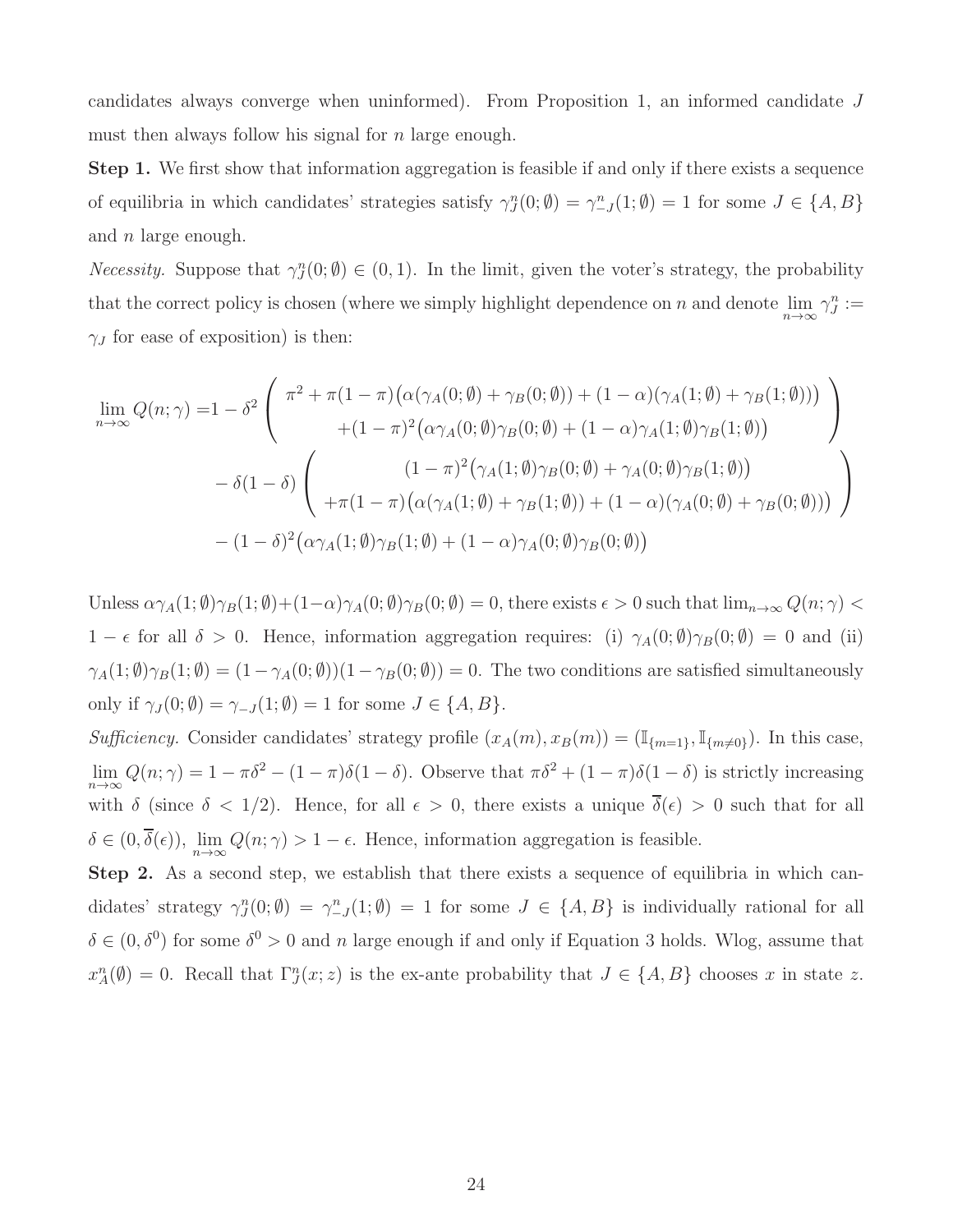Candidate A's (IC) when uninformed is:

$$
\alpha \left\{ \begin{array}{c} \Gamma_B^n(0;0)\Pi_A^n(0;0,0)\omega + \Gamma_B^n(1;0)\Pi_A^n(0;0,1)\omega \\ -\Gamma_B^n(1;0)(1-\Pi_A^n(0;0,1))(1-\omega) \\ \geq \alpha \left\{ \begin{array}{c} \Gamma_B^n(0;1)\Pi_A^n(1;0,0)\omega - (1-\omega) \\ +\Gamma_B^n(1;1)\Pi_A^n(1;0,1)(2\omega - 1) \\ +\Gamma_B^n(1;1)\Pi_A^n(1;0,0) - (1-\omega) \end{array} \right\} + (1-\alpha) \left\{ \begin{array}{c} \Gamma_B^n(0;1)\left(\Pi_A^n(1;0,0)\omega - (1-\omega)\right) \\ +\Gamma_B^n(1;1)\Pi_A^n(1;0,1)(2\omega - 1) \\ +\Gamma_B^n(1;1)\Pi_A^n(1;1,1)\omega \end{array} \right\} \right\} \tag{4}
$$

Under our assumption,  $\Pi_A^n(z; x, x) = 1/2$ . Further, our restriction on voters' strategy implies  $\lim_{n\to\infty} \Pi_A^n(z; z, \neg z) = 1$  and  $\lim_{n\to\infty} \Pi_A^n(z; \neg z, z) = 0$  for  $z \in \{0, 1\}$  as  $n \to \infty$ . Denote  $\lim_{n\to\infty} \Gamma_J^n := \Gamma_J$ , Equation 4 becomes:

$$
\alpha \omega \left( 1 - \frac{\Gamma_B(0;0)}{2} \right) + (1 - \alpha)(1 - \Gamma_B(1;1)) \left( \frac{\omega}{2} - (1 - \omega) \right)
$$
  
\n
$$
\geq \alpha (1 - \Gamma_B(0;0)) \left( \frac{\omega}{2} - (1 - \omega) \right) + (1 - \alpha) \omega \left( 1 - \frac{\Gamma_B(1;1)}{2} \right)
$$

Given B's strategy,  $\Gamma_B(1;1) = 1 - \delta$  and  $\Gamma_B(0;0) = \pi + (1 - 2\pi)\delta$  so the (IC) can be rewritten as:

$$
\omega\left(\frac{1}{2}-\alpha\right) \le (1-\omega)\alpha(1-\pi) + \delta\left(\frac{\omega}{2}(1-\alpha) - (1-\omega)\big(\alpha(1-2\pi) + (1-\alpha)\big)\right) \tag{5}
$$

Notice that if Equation 5 holds, it can be checked that a candidate  $B$  has no incentive to deviate after  $m_B = \emptyset$  since he proposes the ex-ante more likely policy.

We now show that Equation 3 implies that Equation 5 holds for small enough  $\delta$ . We need to consider two cases. First, suppose that  $\frac{\omega}{2}(1-\alpha) - (1-\omega)(\alpha(1-2\pi) + (1-\alpha)) \geq 0$ . Hence, if Equation 3 holds, Equation 5 is satisfied for all  $\delta > 0$ . Second, suppose that  $\frac{\omega}{2}(1 - \alpha) - (1 - \alpha)$  $\omega(\alpha(1-2\pi) + (1-\alpha)) < 0$ . Then Equation 3 implies that there exists  $\delta^0 > 0$  such that for all  $\delta \in (0, \delta^0],$  Equation 5 holds.  $\Box$ 

### Proof of Corollary 2

Direct from observation of the necessary and sufficient condition in the text of Proposition 2 given  $\alpha < 1/2$ .

To prove our next result, we focus on voter-symmetric voting strategies (and thus drop the subscript *i* from voters' strategies). Following Feddersen and Pesendorfer (1996), we denote by  $\sigma_{z,x}^n(\tau)$  the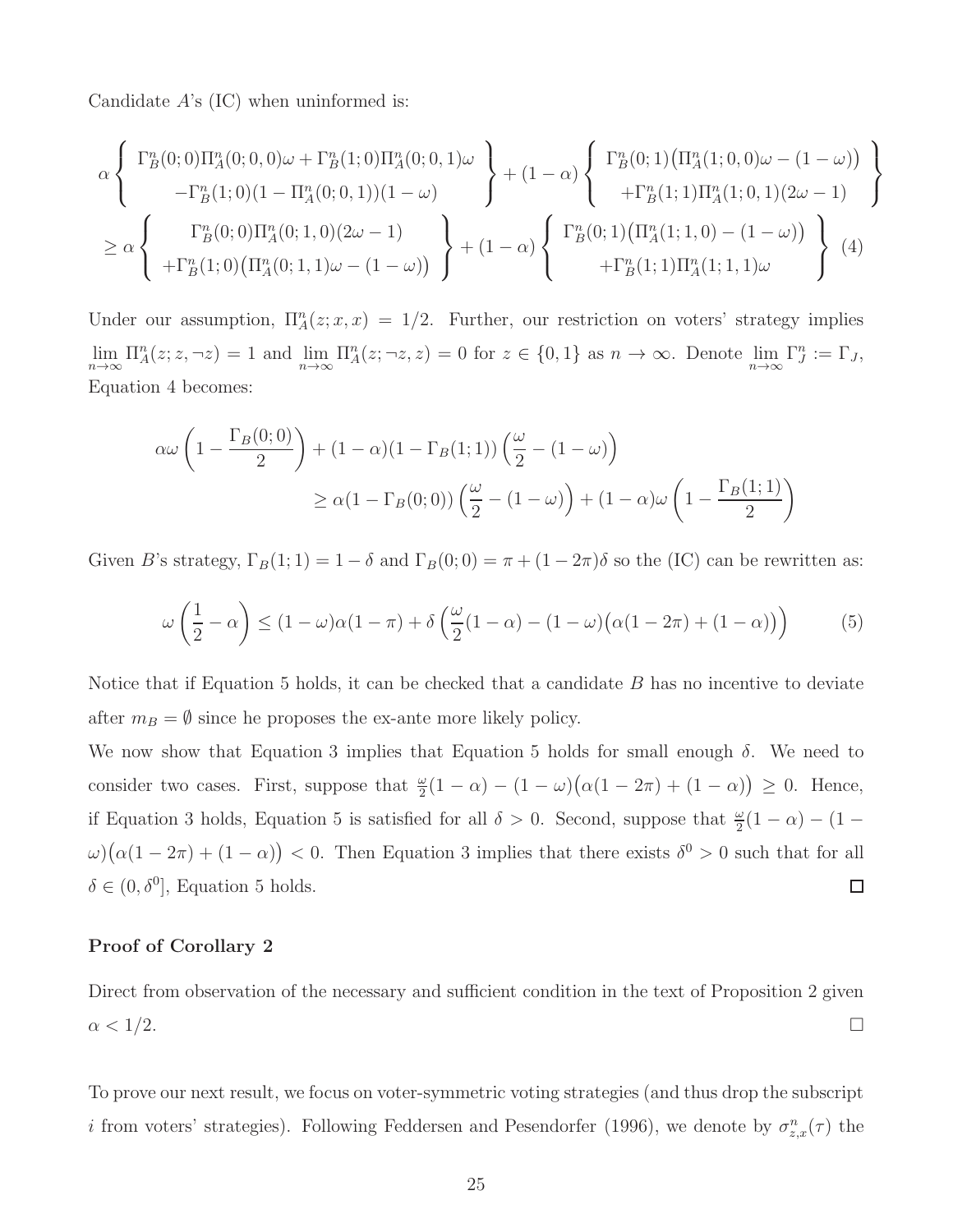probability that a randomly drawn voter votes for policy  $x \in \{0, 1\}$  in state  $z \in \{0, 1\}$  as a function of the uninformed voters' strategy  $\tau$ . We further denote by  $\sigma_J^n(z; x_A, x_B)$  the probability that a randomly drawn voter votes for  $J \in \{A, B\}$  in state z as a function of candidates' platforms  $(x_A, x_B) \in \{0, 1\}^2$ . We also denote  $\beta(m, x_A, x_B) \in (0, 1)$  the posterior that the state is  $z = 0$  after observing message  $m \in M$  and platforms  $(x_A, x_B) \in \{0, 1\}^2$ . Finally, let  $\Pi^n := \frac{(1 - (1 - p_{\phi})q)^{2n+1}}{2}$  $\frac{\partial \phi}{\partial q}$ . A preliminary Lemma states that the swing voter's curse holds in this setting. In a voter-symmetric equilibrium, uninformed voters abstain for  $n$  large enough.

**Lemma 1.** Suppose  $x_A \neq x_B$ . For all  $\beta(\emptyset, (x_A, x_B)) \in (0,1)$ , there exists  $\overline{n}^{\phi}(\beta)$  such that for all  $n > \overline{n}^{\phi}(\beta)$ , the unique voter-symmetric equilibrium features uninformed voters abstaining.

Proof. The proof follows closely the proofs of Proposition 1, Lemma 1.A and Proposition 3.(iii) in Feddersen and Pesendorfer (1996, p. 421-22). Without loss of generality, suppose  $x_A = 0$  and  $x_B = 1$ . The probabilities that a citizen makes a correct decision in states  $z = 0$  and  $z = 1$  are, respectively:

$$
\sigma_{0,0}^n(\tau) = \sigma_A^n(0; 0, 1) = (1 - p_\phi)(q + (1 - q)\tau^n(A; \emptyset, 0, 1))
$$
  

$$
\sigma_{1,1}^n(\tau) = \sigma_B^n(1; 0, 1) = (1 - p_\phi)(q + (1 - q)\tau^n(B; \emptyset, 0, 1))
$$

In turn, the probabilities of an incorrect vote in states  $z = 0$  and  $z = 1$  are, respectively:

$$
\sigma_{0,1}^n(\tau) = \sigma_B^n(0; 0, 1) = (1 - p_\phi)(1 - q)\tau^n(B; \emptyset, 0, 1)
$$
  

$$
\sigma_{1,0}^n(\tau) = \sigma_A^n(1; 0, 1) = (1 - p_\phi)(1 - q)\tau^n(A; \emptyset, 0, 1)
$$

As in Feddersen and Pesendorfer (1996),  $\sigma_{x,x}^n(\tau) = \sigma_{-x,x}^n(\tau) + q(1-p_\phi)$ . Let  $Eu(x|m; x_A, x_B, \tau^n)$ be the expected utility associated with voting for the candidate committing to  $x \in (x_A, x_B)$  or abstaining, in which case  $x = \phi$ , conditional on (i) message m, (ii) candidates' platforms  $(x_A, x_B)$ , and (iii) uninformed citizens' strategy profile  $\tau^n$ .

We can thus use the proof of Feddersen and Pesendorfer's Proposition 1 in Fey and Kim (2002) (simply replacing  $\alpha$  with the posterior  $\beta(\emptyset, (x_A, x_B))$ ) to establish that  $Eu(0|\emptyset; 0, 1, \tau^n) = Eu(1|\emptyset; 0, 1, \tau^n)$  $\Rightarrow Eu(\phi|\emptyset; 0, 1, \tau^n) > Eu(0|\emptyset; 0, 1, \tau^n)$ . Further, if there exists  $\varepsilon > 0$  such that  $\sigma^n_{\neg x,x}(\tau) - \sigma^n_{x,\neg x}(\tau) >$ ε, then there exists  $\overline{n}^{\emptyset}(\beta)$  such that for all  $n \geq \overline{n}^{\emptyset}(\beta) Eu(\neg x|\emptyset; 0,1, \tau^n) > Eu(\phi|\emptyset; 0,1, \tau^n) >$  $Eu(x|\emptyset; 0, 1, \tau^n)$  (Feddersen and Pesendorfer's Lemma 1.A). Finally, using a similar logic as in the